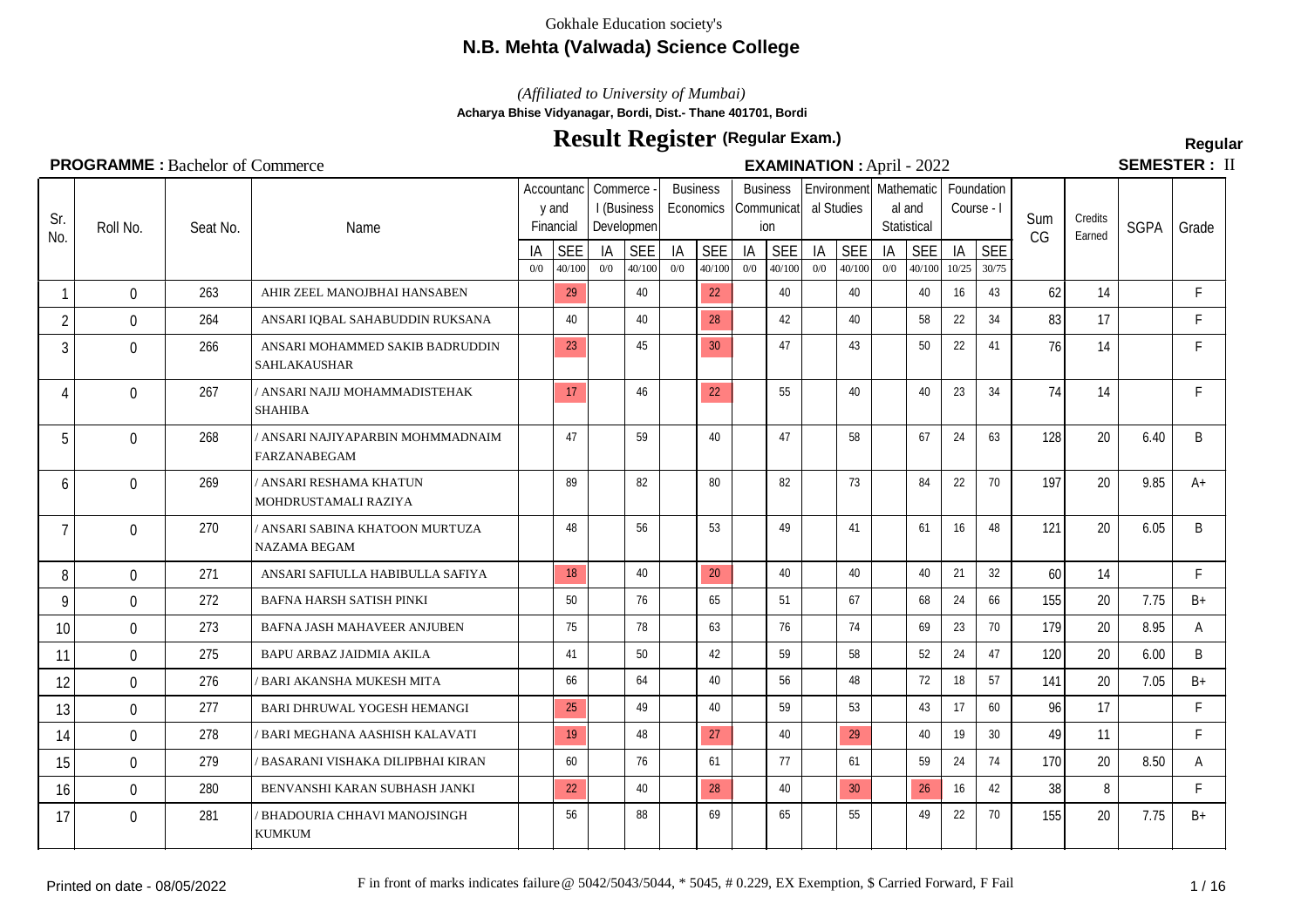## **N.B. Mehta (Valwada) Science College**

*(Affiliated to University of Mumbai)*

**Acharya Bhise Vidyanagar, Bordi, Dist.- Thane 401701, Bordi**

# **Result Register Regular (Regular Exam.)**

SEMESTER: II

| Sr.<br>No. | Roll No.     | Seat No. | Name                                                |           | Accountanc<br>y and<br>Financial | Commerce  | I (Business<br>Developmen |           | <b>Business</b><br>Economics |           | <b>Business</b><br>Communicatl<br>ion | al Studies | Environmentl Mathematic |           | al and<br>Statistical | Course - I  | Foundation          | Sum<br>CG | Credits<br>Earned | <b>SGPA</b> | Grade        |
|------------|--------------|----------|-----------------------------------------------------|-----------|----------------------------------|-----------|---------------------------|-----------|------------------------------|-----------|---------------------------------------|------------|-------------------------|-----------|-----------------------|-------------|---------------------|-----------|-------------------|-------------|--------------|
|            |              |          |                                                     | IA<br>0/0 | <b>SEE</b><br>40/100             | ΙA<br>0/0 | <b>SEE</b><br>40/100      | IA<br>0/0 | <b>SEE</b><br>40/100         | IA<br>0/0 | <b>SEE</b><br>40/100                  | IA<br>0/0  | <b>SEE</b><br>40/100    | IA<br>0/0 | <b>SEE</b><br>40/100  | IA<br>10/25 | <b>SEE</b><br>30/75 |           |                   |             |              |
| 18         | $\Omega$     | 282      | BHANDARI DEVNA KAUSHIK JAGRUTIBEN                   |           | 75                               |           | 70                        |           | 69                           |           | 72                                    |            | 56                      |           | 66                    | 21          | 73                  | 170       | 20                | 8.50        | A            |
| 19         | $\Omega$     | 283      | BHANDARI PRATHAM RAMESH SONAL                       |           | 45                               |           | 43                        |           | 40                           |           | 46                                    |            | 40                      |           | 42                    | 22          | 42                  | 94        | 20                | 4.70        | D            |
| 20         | 0            | 284      | BHOIR DIPTI GANPAT KALI                             |           | 40                               |           | 58                        |           | 24                           |           | 58                                    |            | 40                      |           | 40                    | 21          | 52                  | 96        | 17                |             | $\mathsf{F}$ |
| 21         | 0            | 285      | BHUWAD HARSH VAIBHAV VRUSHALI                       |           | 69                               |           | 54                        |           | 44                           |           | 63                                    |            | 48                      |           | 43                    | 21          | 67                  | 125       | 20                | 6.25        | B            |
| 22         | 0            | 286      | BIND MADHURI RAJENDRAPRASAD<br>LAXMIDEVI            |           | 58                               |           | 67                        |           | 57                           |           | 64                                    |            | 57                      |           | 74                    | 20          | 65                  | 158       | 20                | 7.90        | $B+$         |
| 23         | 0            | 287      | CHANDA PRITESH BRIJMOHAN RADHA                      |           | 57                               |           | 74                        |           | 52                           |           | 59                                    |            | 66                      |           | 62                    | 24          | 64                  | 155       | 20                | 7.75        | $B+$         |
| 24         | $\mathbf{0}$ | 288      | CHAUDHARY GULAMMOYUDIN<br>KHURSHIDAHMED ABIDAKHATUN |           | 40                               |           | 50                        |           | 40                           |           | 50                                    |            | 51                      |           | 58                    | 22          | 44                  | 115       | 20                | 5.75        | $\mathsf{C}$ |
| 25         | $\Omega$     | 289      | CHAUDHARY RAVI SANJIVBHAI<br><b>RAMKUMARI</b>       |           | 40                               |           | 49                        |           | 25                           |           | 55                                    |            | 47                      |           | 60                    | 21          | 44                  | 103       | 17                |             | F            |
| 26         | $\mathbf{0}$ | 290      | CHAUHAN SANDEEP KESHAV DUIJA DEVI                   |           | 43                               |           | 66                        |           | 40                           |           | 54                                    |            | 47                      |           | 44                    | 18          | 46                  | 109       | 20                | 5.45        | $\mathsf{C}$ |
| 27         | 0            | 291      | CHAUHAN SANDIP ABHIMANYU INDUDEVI                   |           | 15                               |           | 43                        |           | 21                           |           | 46                                    |            | 40                      |           | 24                    | AB          | 32                  | 39        | 9                 |             | F            |
| 28         | 0            | 292      | CHAURASIYA SHOBHA MUNNABHAI<br><b>MAMTA</b>         |           | 16                               |           | 58                        |           | 20                           |           | 48                                    |            | 19                      |           | 26                    | 16          | 51                  | 52        | 8                 |             | E            |
| 29         | $\mathbf{0}$ | 293      | CHAURASYA NIKHIL RAMESH DHANDEVI                    |           | 16                               |           | 61                        |           | 40                           |           | 55                                    |            | 44                      |           | 49                    | 21          | 54                  | 102       | 17                |             | F            |
| 30         | $\mathbf{0}$ | 294      | CHITTE HARSHADA ISHWAR SARALA                       |           | 40                               |           | 50                        |           | 40                           |           | 46                                    |            | 40                      |           | 51                    | 19          | 30                  | 97        | 20                | 4.85        | D            |
| 31         | $\Omega$     | 295      | CHOUDHARY SOMNATH RAJU ANSHU                        |           | 42                               |           | 55                        |           | 52                           |           | 72                                    |            | 44                      |           | 52                    | 19          | 57                  | 126       | 20                | 6.30        | B            |
| 32         | $\mathbf{0}$ | 296      | / DALAVI VEDANGI MAHENDRA REKHABAI                  |           | 40                               |           | 46                        |           | 40                           |           | 56                                    |            | 42                      |           | 42                    | 23          | 45                  | 100       | 20                | 5.00        | $\mathsf{C}$ |
| 33         | 0            | 297      | DEOGAM DARSHAN SUBHASH DEVYANI                      |           | 40                               |           | 51                        |           | 27                           |           | 53                                    |            | 44                      |           | 29                    | 16          | 43                  | 74        | 14                |             | F            |
| 34         | $\mathbf{0}$ | 298      | ' DEORE CHHAYA HARICHDRA VAISHALI                   |           | 29                               |           | 40                        |           | 40                           |           | 24                                    |            | 40                      |           | 40                    | 21          | 30 <sup>°</sup>     | 60        | 14                |             | F            |
| 35         | 0            | 299      | ' DESAI RINKAL MASARU KARAMABEN                     |           | 40                               |           | 46                        |           | 40                           |           | 43                                    |            | 43                      |           | 23                    | 17          | 37                  | 75        | 17                |             | F            |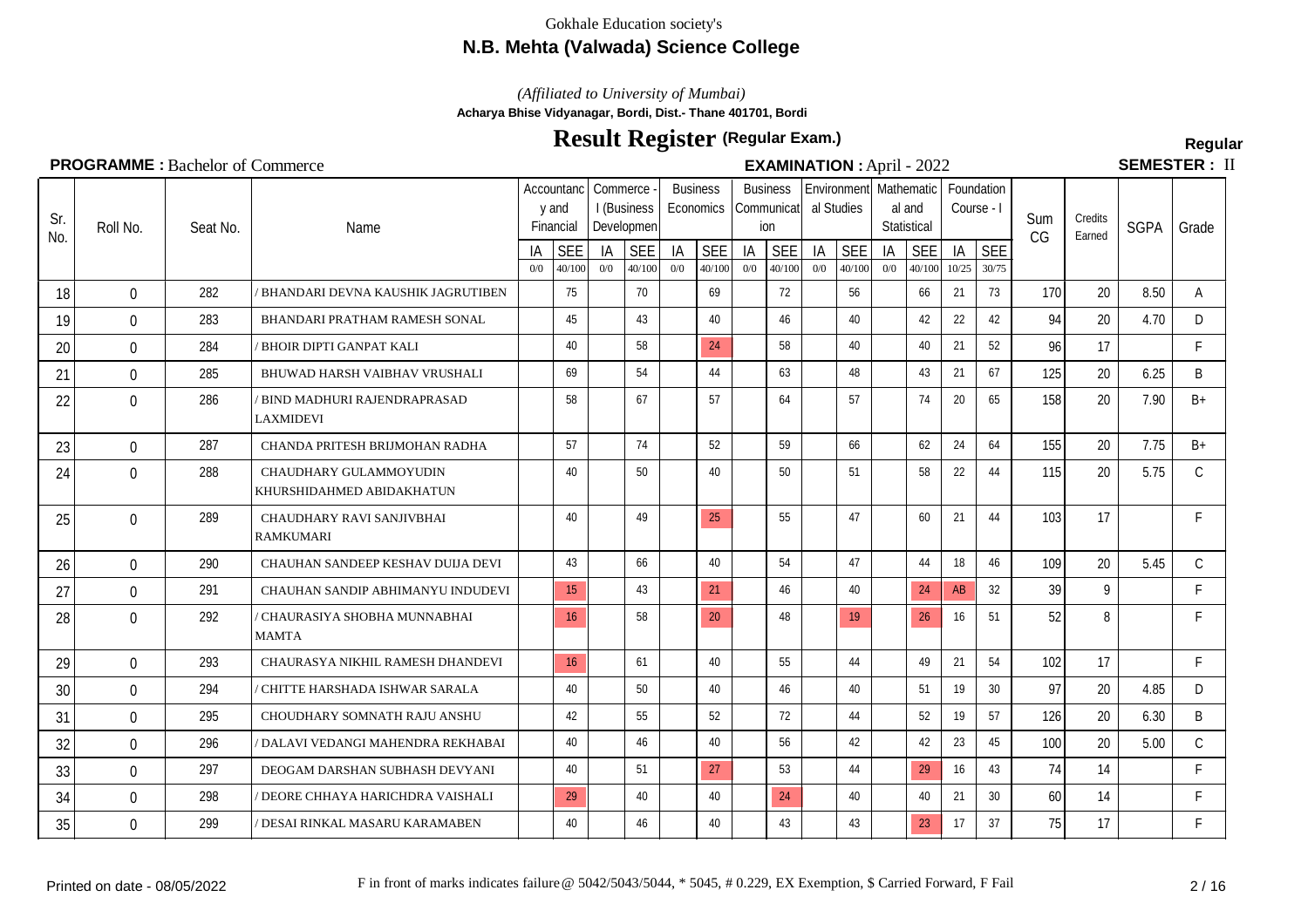## **N.B. Mehta (Valwada) Science College**

*(Affiliated to University of Mumbai)*

**Acharya Bhise Vidyanagar, Bordi, Dist.- Thane 401701, Bordi**

# **Result Register Regular (Regular Exam.)**

**SEMESTER: II** 

#### **PROGRAMME :** Bachelor of Commerce **EXAMINATION** : April - 2022

#### Seat No.  $\frac{1A}{0}$  SEE Name Accountanc | Commerce y and Financial I (Business Developmen  $\frac{1A}{0}$  SEE **Business Economics**  $\frac{1A}{00}$   $\frac{SEE}{40/100}$ Sum CG **Credits**  $\frac{C$ Farned SGPA Grade **Business** Communicat ion  $\frac{1A}{0}$  SEE Environment Mathematic Foundation al Studies  $\frac{1A}{0}$  SEE al and **Statistical**  $\frac{1A}{0}$  SEE Course - I  $\frac{1}{10^{25}} \frac{\text{SEE}}{\frac{30}{75}}$ 0/0 40/100 0/0 40/100 0/0 40/100 0/0 40/100 0/0 40/100 0/0 40/100 10/25 30/75 Sr.  $\begin{bmatrix} 31. \\ \text{N0.} \end{bmatrix}$  Roll No. 36 0 300 / DHANARI ANISHA RAMJI VIMAL 29 41 20 40 40 26 22 22 30 36 8 F 37 0 301 DHODI URVI SURESH BEBI 19 40 23 30 17 17 16 21 12 3 F 38 0 303 /DONGARE GARGI DIPAK | 48 42 40 40 40 23 49 17 32 76 17 F 39 0 304 *| DUBEY ASHA SANTOSH MAYA* | | 40 | | 71 | | 40 | | 58 | | 45 | | 47 | 22 | 47 | 118 | 20 | 5.90 | C 40 0 305 DUBEY VEDPRAKASH UMANATH BINDU 27 68 49 70 46 50 21 56 21 56 117 17 41 0 306 / DUBLA DEEPIKA SHAILESH GEETA | 40 25 40 27 27 27 28 20 30 36 8 F 42 0 307 / DUBLA PRAGATI NEETIN SHUBHANGI | 71 | 52 | 48 | 62 | 47 | 55 | 22 | 60 | 140 | 20 | 7.00 | B+ 43 0 308 DUMADA VIPUL SANDIP LALITA | 40 26 26 44 44 40 22 4 20 32 48 11 F 44 0 309 DWIVEDI GAURAV LALLU PRASAD KALA | 45 | 42 | 44 | 54 | 48 | 48 | 40 | 20 | 39 | 98 | 20 | 4.90 | D DEVI 45 0 310 E E SATHYA ELUNALAI DHANAM 26 42 42 41 46 46 43 40 20 42 79 17 46 0 311 GAJARIA AYUSH RAJESH SMITA | 40 | 40 | 28 | 48 | 48 | 02 | 24 | 40 | 70 | 14 | F 47 0 312 GAVAD MANDAR RAJENDRA SHAMAL 27 40 40 45 40 45 40 28 20 38 65 14 48 0 313 GAVAD RAJ GANGARAM GEETA | 58 | 56 | 52 | 52 | 24 | 57 | 20 | 43 | 115 | 17 | F 49 0 314 GOAD AARTI MANOJ GEETA | 40 | 40 | 40 | 40 | 31 | 40 | 20 | 46 | 76 | 17 | F 50 0 315 GOSAVI NACHIKET JAGDISH REENA | 48 41 40 47 48 47 48 48 40 21 37 95 20 4.75 D 51 0 316 / GUPTA GUNGUN KAILASH REENA | 63 | 42 | 60 | 61 | 57 | 44 | 21 | 57 | 137 | 20 | 6.85 | B 52 0 317 GUPTA HARIOM SUBHASH RITA | 47 | 54 | 60 | 48 | 40 | 24 21 | 41 | 100 17 | F 53 0 319 GUPTA LUCKY KHEMCHANDRA SONI | 85 | 75 | 72 | 68 | 68 | 74 | 21 | 69 | 179@1 | 20 | 9.00 | A+ 54 0 320 / GUPTA POOJA SANTOSH RENU | 61 | 48 | 47 | 53 | 52 | 59 | 21 | 51 | 129 | 20 | 6.45 | B 55 0 321 GUPTA RAHUL NANDLAL CHANDRAKALI 61 52 43 56 62 62 40 21 51 129 20 6.45 B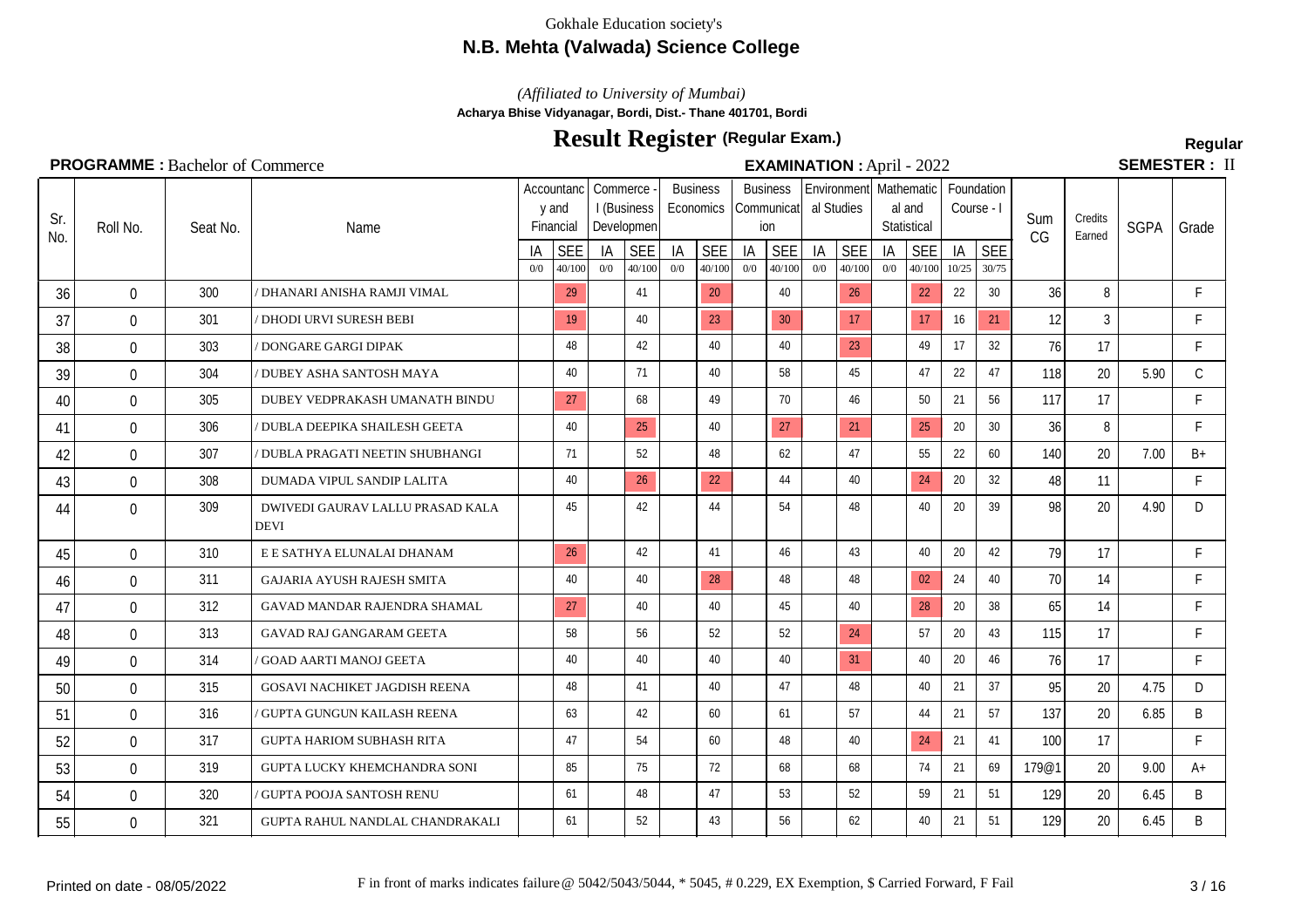## **N.B. Mehta (Valwada) Science College**

*(Affiliated to University of Mumbai)*

**Acharya Bhise Vidyanagar, Bordi, Dist.- Thane 401701, Bordi**

# **Result Register Regular (Regular Exam.)**

**SEMESTER: II** 

## **PROGRAMME :** Bachelor of Commerce **EXAMINATION Semi- EXAMINATION April** - 2022

|     |                | $\bullet$ is $\bullet$ in the FD action of Common $\circ$ |                                                       |           |                                  |           |                                         |           |                                                        |           | $\blacksquare$         |           |                      |           |                                                     |             |                          |       |         |             |               |
|-----|----------------|-----------------------------------------------------------|-------------------------------------------------------|-----------|----------------------------------|-----------|-----------------------------------------|-----------|--------------------------------------------------------|-----------|------------------------|-----------|----------------------|-----------|-----------------------------------------------------|-------------|--------------------------|-------|---------|-------------|---------------|
| Sr. | Roll No.       | Seat No.                                                  | Name                                                  |           | Accountanc<br>y and<br>Financial |           | Commerce -<br>I (Business<br>Developmen |           | <b>Business</b><br>Economics   Communicat   al Studies |           | <b>Business</b><br>ion |           |                      |           | Environment   Mathematic  <br>al and<br>Statistical |             | Foundation<br>Course - I | Sum   | Credits | <b>SGPA</b> | Grade         |
| No. |                |                                                           |                                                       | IA<br>0/0 | <b>SEE</b><br>40/100             | IA<br>0/0 | <b>SEE</b><br>40/100                    | IA<br>0/0 | <b>SEE</b><br>40/100                                   | IA<br>0/0 | <b>SEE</b><br>40/100   | IA<br>0/0 | <b>SEE</b><br>40/100 | IA<br>0/0 | <b>SEE</b><br>40/100                                | IA<br>10/25 | <b>SEE</b><br>30/75      | CG    | Earned  |             |               |
| 56  | $\mathbf 0$    | 322                                                       | GUPTA VANDANA NARAYAN MALATI                          |           | 66                               |           | 51                                      |           | 40                                                     |           | 47                     |           | 46                   |           | 88                                                  | 23          | 44                       | 130   | 20      | 6.50        | B             |
| 57  | $\mathbf{0}$   | 323                                                       | <b>GURAV KETAN SHIVMURTI SUNITA</b>                   |           | 40                               |           | 42                                      |           | 40                                                     |           | 40                     |           | 41                   |           | 24                                                  | 10          | 30                       | 68    | 17      |             | F.            |
| 58  | $\overline{0}$ | 324                                                       | HALDER BIPASA SUKUMAR CHANDANA                        |           | 53                               |           | 50                                      |           | 40                                                     |           | 56                     |           | 41                   |           | 40                                                  | 19          | 45                       | 109   | 20      | 5.45        | $\mathsf{C}$  |
| 59  | $\mathbf{0}$   | 325                                                       | ' HIRAN ESHITA MANSUKHLAL MONIKA                      |           | 60                               |           | 51                                      |           | 44                                                     |           | 61                     |           | 44                   |           | 43                                                  | 22          | 55                       | 122   | 20      | 6.10        | B             |
| 60  | $\mathbf 0$    | 326                                                       | INAMDAR RUFI FIYAZ RESHMA                             |           | 65                               |           | 47                                      |           | 40                                                     |           | 68                     |           | 54                   |           | 44                                                  | 22          | 57                       | 125   | 20      | 6.25        | B             |
| 61  | $\mathbf 0$    | 327                                                       | JAIN HIMANSHU DEVENDRA RANJANA                        |           | 40                               |           | 40                                      |           | 40                                                     |           | 43                     |           | 24                   |           | 28                                                  | 22          | 36                       | 62    | 14      |             | F.            |
| 62  | 0              | 328                                                       | / JAIN KHUSHI SAGAR SHANTA                            |           | 47                               |           | 51                                      |           | 54                                                     |           | 66                     |           | 56                   |           | 45                                                  | 20          | 64                       | 131   | 20      | 6.55        | B             |
| 63  | $\mathbf 0$    | 329                                                       | / JAKHAD SANJUDEVI BALVANTKUMAR<br><b>SANTOSHDEVI</b> |           | 73                               |           | 82                                      |           | 66                                                     |           | 73                     |           | 63                   |           | 73                                                  | 23          | 71                       | 179@1 | 20      | 9.00        | $A+$          |
| 64  | $\overline{0}$ | 330                                                       | JANATHE ROHIT FIROJ BHARATI                           |           | 64                               |           | 43                                      |           | 40                                                     |           | 48                     |           | 22                   |           | 40                                                  | 21          | 42                       | 91    | 17      |             | F             |
| 65  | $\mathbf{0}$   | 331                                                       | JAYSWAL ROSHAN GANESH DEVI                            |           | 22                               |           | 40                                      |           | 40                                                     |           | 40                     |           | 40                   |           | 20                                                  | 18          | 30 <sup>°</sup>          | 58    | 14      |             | F             |
| 66  | $\mathbf{0}$   | 332                                                       | / JHA ADITI SUBODH ARCHANA                            |           | 40                               |           | 46                                      |           | 40                                                     |           | 45                     |           | 53                   |           | 46                                                  | 19          | 58                       | 107   | 20      | 5.35        | $\mathcal{C}$ |
| 67  | $\overline{0}$ | 333                                                       | JHA ANAMIKA BHAVNATH INDU                             |           | 47                               |           | 59                                      |           | 47                                                     |           | 47                     |           | 40                   |           | 40                                                  | 17          | 58                       | 108   | 20      | 5.40        | $\mathsf{C}$  |
| 68  | $\Omega$       | 334                                                       | JHA HARIOM SANTOSH PUNITA                             |           | 18                               |           | 40                                      |           | 44                                                     |           | 40                     |           | 20                   |           | 19                                                  | 19          | 39                       | 50    | 11      |             | F             |
| 69  | $\mathbf 0$    | 335                                                       | / JHA JYOTIKUMARI TARKESWAR KIRAN                     |           | 82                               |           | 65                                      |           | 50                                                     |           | 61                     |           | 54                   |           | 59                                                  | 21          | 63                       | 155   | 20      | 7.75        | $B+$          |
| 70  | $\overline{0}$ | 336                                                       | JHA MOHIT SANJEEV SURYAMUKHI                          |           | 40                               |           | 40                                      |           | 40                                                     |           | 46                     |           | 48                   |           | 27                                                  | 23          | 35                       | 80    | 17      |             | F.            |
| 71  | $\mathbf{0}$   | 337                                                       | / JHA MONIKUMARI AMODKUMAR RINKI                      |           | 40                               |           | 40                                      |           | 40                                                     |           | 48                     |           | 42                   |           | 40                                                  | 20          | 40                       | 91    | 20      | 4.55        | D             |
| 72  | $\mathbf{0}$   | 338                                                       | JHA NARAYAN MANOJ RAJANI                              |           | 42                               |           | 48                                      |           | 40                                                     |           | 40                     |           | 54                   |           | 24                                                  | 20          | 45                       | 85    | 17      |             | F.            |
| 73  | $\mathbf 0$    | 340                                                       | <b>JHA PRINCE ANUJ KANCHAN</b>                        |           | 50                               |           | 59                                      |           | 41                                                     |           | 46                     |           | 55                   |           | 40                                                  | 21          | 52                       | 117   | 20      | 5.85        | C             |

74 0 341 JIHA SONIKUMARI AMODKUMAR RINKI | 47 | 40 | 40 | 43 | 44 | 40 | 19 | 41 | 91 | 20 | 4.55 | D 75 0 342 J JHA VICKY MOHAN SUNITADEVI 29 44 4 40 40 40 46 46 46 23 44 79 17 F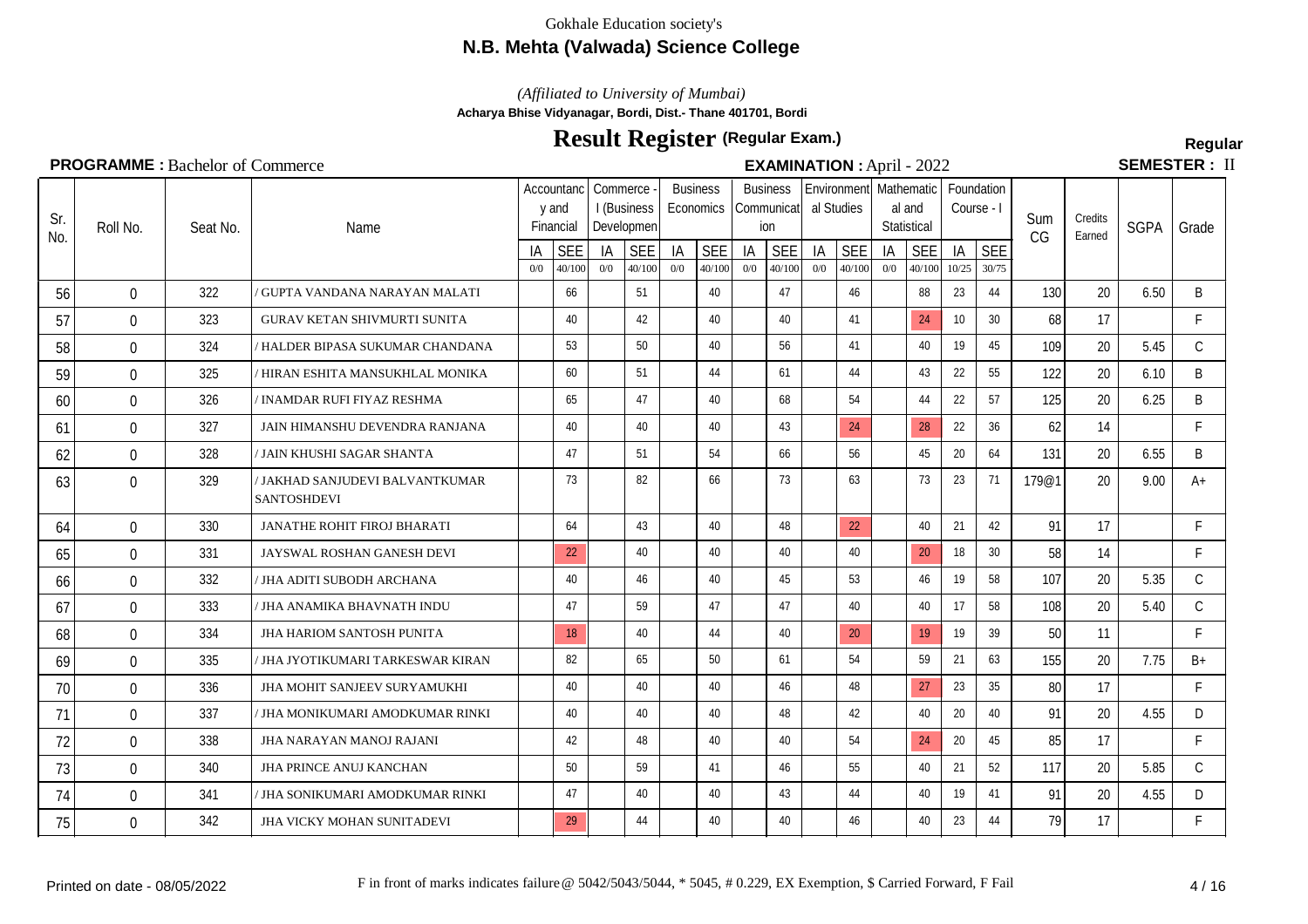## **N.B. Mehta (Valwada) Science College**

*(Affiliated to University of Mumbai)*

**Acharya Bhise Vidyanagar, Bordi, Dist.- Thane 401701, Bordi**

# **Result Register Regular (Regular Exam.)**

**SEMESTER: II** 

#### Seat No.  $\frac{1A}{0}$  SEE Name Accountanc | Commerce y and Financial I (Business Developmen  $\frac{1A}{0}$  SEE **Business Economics**  $\frac{1A}{00}$   $\frac{SEE}{40/100}$ Sum CG **Credits**  $\frac{C$ Farned SGPA Grade **Business** Communicat ion  $\frac{1A}{0}$  SEE Environment Mathematic Foundation al Studies  $\frac{1A}{0}$  SEE al and **Statistical**  $\frac{1A}{0}$  SEE Course - I  $\frac{1}{10^{25}} \frac{\text{SEE}}{\frac{30}{75}}$ 0/0 40/100 0/0 40/100 0/0 40/100 0/0 40/100 0/0 40/100 0/0 40/100 10/25 30/75 Sr.  $\begin{bmatrix} 31. \\ \text{N0.} \end{bmatrix}$  Roll No. 76 0 343 JOSHI MAHENDRA KAILASHBHAI SAVITA 57 171 56 49 49 44 65 24 54 140 20 7.00 B+ 77 0 344 J JOSHI SAURABH PURANCHAND MAMTA | 40 | 48 | 49 | 53 | 42 | 55 | 21 | 58 | 113 | 20 | 5.65 | C 78 | 0 | 345 |KADAM PRATHAMESH DATTARAM | 28 | 49 | 45 | 48 | 44 | 44 | 21 | 49 | 99# | 20 | 5.00 | C SANGEETA 28 #5\*7 79 0 346 / KADU AKSHITA NARESH BHAVNA | 40 40 40 40 40 45 48 19 40 92 20 4.60 D 80 0 347 KADU ISHANT KAMLESH BHARTI 19 40 40 40 06 26 40 AB 42 36 9 F 81 0 348 / KAMBLI ISHA AMOL BAKULA 1 22 28 40 40 47 42 20 16 35 51 11 F 82 0 349 / KAMLI JAINIKA AJAY ARUNABEN 27 19 19 40 51 27 25 12 30 38 8 F 83 | 0 | 350 |KANNAUJIYA AKASHKUMAR ANILKUMAR | |46 | |42 | |40 | |49 | |42 | |29 |19 |43 | 82 | 17 | | F PRAMILADEVI 84 0 351 / KANNOJIYA PRIYA DHEERAJLAL MEERA | 58 40 40 48 40 48 40 54 17 31 100 20 5.00 C 85 0 352 / KASHYAP DIVYA SHAMSHER SHUSHMA | 74 | 54 | 49 | 53 | 52 | 54 | 20 | 56 | 132 | 20 | 6.60 | B 86 0 353 KESHWANI REHAN SULTAN SEEMABEN 1 51 48 50 48 40 40 51 23 64 116 20 5.80 C 87 0 354 KHAN ARBAZ MUZFFAR NAJAMA | 51 | 51 | 49 | 57 | 40 | 54 | 18 | 45 | 118 | 20 | 5.90 | C 88 0 355 KHAN MUSHAHID MOHAMMED HUSNA 43 45 45 40 50 40 40 42 18 48 97 20 4.85 D 89 0 356 KHAN REHMAN MD SAMIM AMIRUNISHA 31 41 11 46 46 40 42 21 48 67 14 F 90 0 357 /KHOJA SAINA SALIM NILOFAR | 44 51 52 69 52 51 24 59 128 20 6.40 B 91 0 358 / KHOT NIVEDI MAHENDRA MADHAVI | 40 | 21 | 40 | 40 | 24 | 42 | 21 | 49 | 66 | 14 | F 92 0 359 KOLI PRINCE MAHESH JYOTIBEN 1 40 18 40 51 31 46 20 39 71 14 93 0 360 XULKARNI CHAITALI SUBHASH JAYSHREE 48 53 40 62 45 45 61 24 60 128 20 6.40 B 94 0 361 KUMAR ANUBHAVKUMAR RAMESHKUMAR | 40 | 29 | 40 | 42 | 40 | 23 | 15 | 30 | 58 | 14 | F REKHA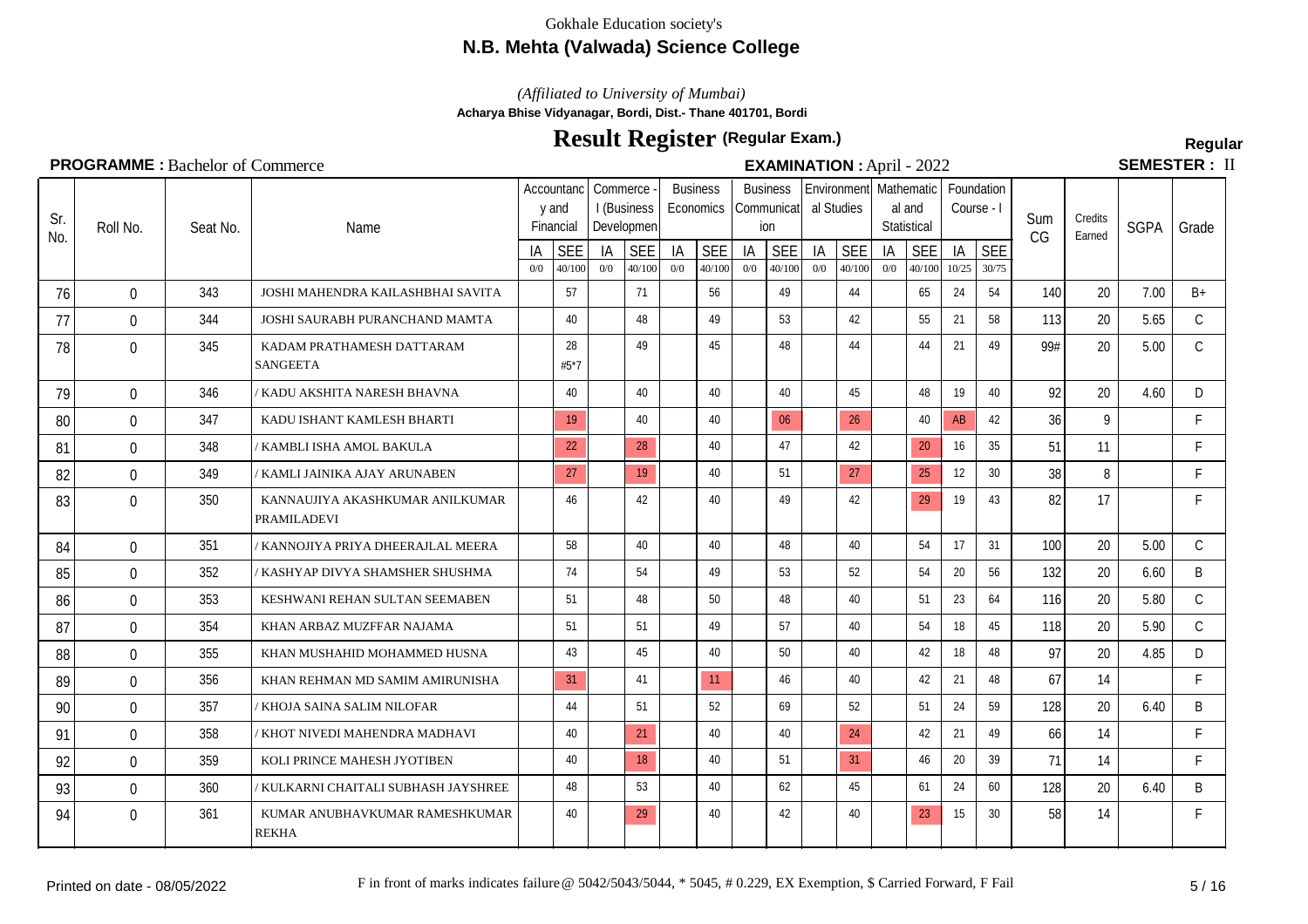## **N.B. Mehta (Valwada) Science College**

*(Affiliated to University of Mumbai)*

**Acharya Bhise Vidyanagar, Bordi, Dist.- Thane 401701, Bordi**

# **Result Register Regular (Regular Exam.)**

**SEMESTER: II** 

#### Seat No.  $\frac{1A}{0}$  SEE Name Accountanc | Commerce y and Financial I (Business Developmen  $\frac{1A}{0}$  SEE **Business Economics**  $\frac{1A}{00}$   $\frac{SEE}{40/100}$ Sum CG **Credits**  $\frac{C$ Farned SGPA Grade Business Communicat ion  $\frac{1A}{0}$  SEE Environment Mathematic Foundation al Studies  $\frac{|A|}{0}$  SEE al and **Statistical**  $\frac{1A}{0}$  SEE Course - I  $\frac{1}{10^{25}} \frac{\text{SEE}}{\frac{30}{75}}$ 0/0 40/100 0/0 40/100 0/0 40/100 0/0 40/100 0/0 40/100 0/0 40/100 10/25 30/75 Sr.  $\begin{bmatrix} 31. \\ \text{N0.} \end{bmatrix}$  Roll No. 95 0 362 KUMAR SHIVA ARUN PODHUMANI | 40 40 40 40 40 40 40 40 40 23 31 84 20 4.20 D 96 0 363 / KUNBI ZEEL JATIN JAGRUTI 1 30 26 23 49 26 26 42 22 41 43 8 F 97 0 364 / LAMBA RAVIDA SALIMALTAF HEENAKAUSAR 0 364 64 48 40 59 58 51 22 61 131 20 6.55 B 98 0 365 / MACHHI APURVA GANPAT HASUMATI | 56 | 41 | 40 | 52 | 25 | 53 | 19 | 31 | 93 | 17 | F 99 0 366 / MACHHI GAYATRI NITIN VASUNDHARA 143 26 40 50 40 50 40 57 21 41 91 17 F 100 0 367 |MACHHI HRUSHABH MANOJ PRITI | 30 | 41 | 40 | 52 | 27 | 55 | 20 | 32 | 75 | 14 | F 101 0 368 *|/* MACHHI ISHA SUBHASH DIMPAL | 41 | 21 | 43 | 47 | 40 | 54 | 22 | 41 | 85 | 17 | F 102 0 369 *|* MACHHI JINAL MUKESH RAJNIKA | 47 | 44 | 44 | 58 | 40 | 62 | 18 | 45 | 112 | 20 | 5.60 | C 103 0 370 / MACHHI NUPUR PANKAJ UPAMA 50 | 50 | 41 | 46 | 58 | 46 | 50 | 57 | 125 | 20 | 6.25 | B 104 0 371 |/MACHHI SALONI AMRAT KOKILA | 40 18 25 45 45 26 67 21 34 65 11 F 105 0 372 |/MACHHI TAMANNA MUKESHBHAI | 31 | 48 | 49 | 52 | 40 | 53 | 22 | 51 | 96 | 17 | F **CHETNABEN** 106 0 373 |/MADHA KUNDITA LAXMAN INDU | 49 | 46 | 44 | 57 | 55 | 66 | 22 | 74 | 128# | 20 | 6.50 | B 107 0 374 / MAHAJAN KIRTI DEEPAK MANISHA | | 71 | | 59 | | 48 | | 57 | | 48 | | 55 | 23 | 71 | 140 | 20 | 7.00 | B+ 108 0 375 |MAHYAVANSHI AKASH GAJANAN | | 51 | | 51 | | 48 | | 57 | | | 40 | | 56 | 15 | 50 | 121 | 20 | 6.05 | B KALPANA 109 0 377 | MAHYAVANSHI NIKUNJ DILIP NEELAM | 40 | 43 | 41 | 49 | 13 | 25 19 36 | 65 | 14 | F 110 0 378 |/MAHYAVANSHI PRIYAL BHARAT | | 44 | | 42 | | 40 | | 48 | | 40 | | 50 | 12 | 33 | 191 | 20 | 1.55 | D MEENAKSHI 111 0 379 MAHYAVANSHI TUSHAR KANTIBHAI | 19 18 40 40 40 18 40 13 43 50 11 F KALAVATI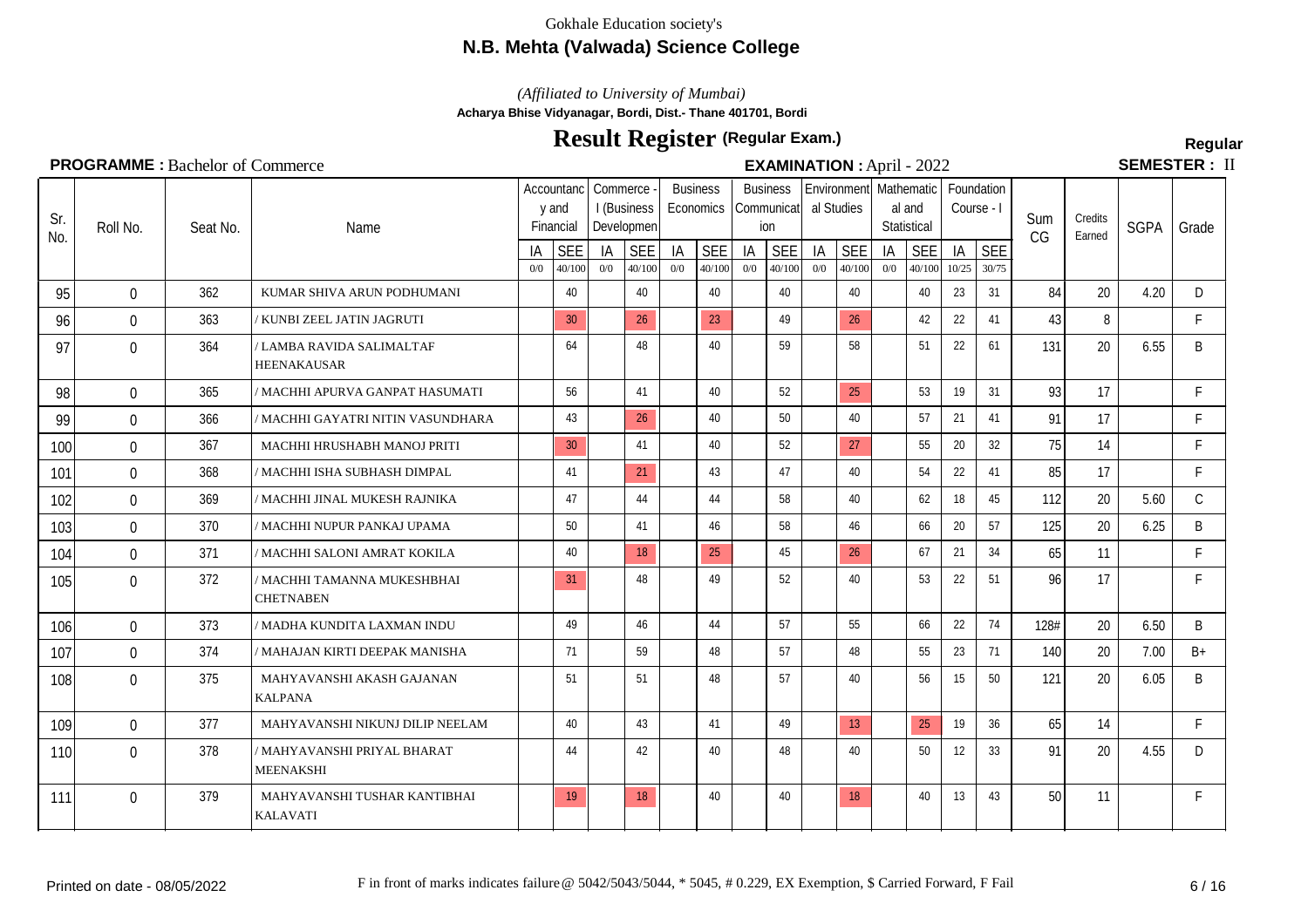## **N.B. Mehta (Valwada) Science College**

*(Affiliated to University of Mumbai)*

**Acharya Bhise Vidyanagar, Bordi, Dist.- Thane 401701, Bordi**

# **Result Register Regular (Regular Exam.)**

SEMESTER: II

## **PROGRAMME** : Bachelor of Commerce **EXAMINATION** : April - 2022

|     | <b>FINDUMARINING</b> . Bacticled of Committed Ce |          |                                                           |           |                                  |           |                                       |           |                              |           |                                      |           | <b>EAAMINATION</b> . APHI - $2022$   |           |                       |             |                     |     |                   | JLMLJILIV.  |              |
|-----|--------------------------------------------------|----------|-----------------------------------------------------------|-----------|----------------------------------|-----------|---------------------------------------|-----------|------------------------------|-----------|--------------------------------------|-----------|--------------------------------------|-----------|-----------------------|-------------|---------------------|-----|-------------------|-------------|--------------|
| Sr. | Roll No.                                         | Seat No. | Name                                                      |           | Accountanc<br>y and<br>Financial |           | Commerce<br>I (Business<br>Developmen |           | <b>Business</b><br>Economics |           | <b>Business</b><br>Communicat<br>ion |           | Environment Mathematic<br>al Studies |           | al and<br>Statistical | Course - I  | Foundation          | Sum | Credits<br>Earned | <b>SGPA</b> | Grade        |
| No. |                                                  |          |                                                           | IA<br>0/0 | <b>SEE</b><br>40/100             | IA<br>0/0 | <b>SEE</b><br>40/100                  | IA<br>0/0 | <b>SEE</b><br>40/100         | IA<br>0/0 | <b>SEE</b><br>40/100                 | IA<br>0/0 | <b>SEE</b><br>40/100                 | IA<br>0/0 | <b>SEE</b><br>40/100  | IA<br>10/25 | <b>SEE</b><br>30/75 | CG  |                   |             |              |
| 112 | $\Omega$                                         | 380      | / MAHYAVANSHI ZEENALBEN KISHORBHAI<br><b>REKHABEN</b>     |           | 29                               |           | 43                                    |           | 40                           |           | 41                                   |           | 21                                   |           | 48                    | 15          | 30                  | 61  | 14                |             | F.           |
| 113 | $\Omega$                                         | 381      | / MAKWANA VEENA RAJESH DARSHANA                           |           | 40                               |           | 47                                    |           | 27                           |           | 51                                   |           | 28                                   |           | 50                    | 19          | 38                  | 77  | 14                |             | F            |
| 114 | $\mathbf{0}$                                     | 382      | / MALAP DEVIKA SUNIL SUSMITA                              |           | 27                               |           | 25                                    |           | 40                           |           | 49                                   |           | 40                                   |           | 40                    | 22          | 45                  | 67  | 14                |             | F            |
| 115 | $\Omega$                                         | 383      | MALIK FARAJ ABDULHAI JANNATUNISHA                         |           | 40                               |           | 25                                    |           | 22                           |           | 42                                   |           | 40                                   |           | 59                    | 23          | 38                  | 73  | 14                |             | F            |
| 116 | $\Omega$                                         | 384      | MALUSARE ABHISHEKH SANJAY SAVITA                          |           | 40                               |           | 28                                    |           | 25                           |           | 43                                   |           | 40                                   |           | 42                    | 22          | 38                  | 64  | 14                |             | F            |
| 117 | $\Omega$                                         | 385      | MANJARA UBAID SHAHNAWAZ TASLIM                            |           | 47                               |           | 44                                    |           | 28                           |           | 53                                   |           | 43                                   |           | 47                    | 21          | 39                  | 88  | 17                |             | F            |
| 118 | $\mathbf{0}$                                     | 386      | / MASOLIYA JEEL JAYESH HARSHA                             |           | 47                               |           | 23                                    |           | 40                           |           | 52                                   |           | 42                                   |           | 56                    | 20          | 44                  | 94  | 17                |             | F.           |
| 119 | $\Omega$                                         | 387      | / MAURYA KAJAL SHASHIKANT<br>PHOOLKUMARI                  |           | 56                               |           | 40                                    |           | 40                           |           | 48                                   |           | 24                                   |           | 60                    | 22          | 37                  | 98  | 17                |             | F.           |
| 120 | $\mathbf 0$                                      | 388      | MAURYA PRASHANT ANIL BINDU                                |           | 45                               |           | 48                                    |           | 40                           |           | 55                                   |           | 65                                   |           | 40                    | 21          | 44                  | 115 | 20                | 5.75        | $\mathsf{C}$ |
| 121 | $\Omega$                                         | 389      | MAURYA VIKAS SHRIKANT SHRIKANTI                           |           | 56                               |           | 58                                    |           | 40                           |           | 64                                   |           | 47                                   |           | 49                    | 21          | 74                  | 128 | 20                | 6.40        | B            |
| 122 | $\mathbf 0$                                      | 390      | MISHRA AADARSH RAJESH ANITA                               |           | 66                               |           | 73                                    |           | 62                           |           | 57                                   |           | 57                                   |           | 63                    | 23          | 61                  | 161 | 20                | 8.05        | A            |
| 123 | $\Omega$                                         | 391      | / MISHRA ANJALIKUMARI<br>HRIDAYNARAYAN SUDHA              |           | 92                               |           | 85                                    |           | 69                           |           | 78                                   |           | 77                                   |           | 82                    | 22          | 68                  | 194 | 20                | 9.70        | $A+$         |
| 124 | $\Omega$                                         | 392      | / MISHRA KUMARI ANJALI VIJAY NARAYAN<br><b>GEETA DEVI</b> |           | 40                               |           | 49                                    |           | 40                           |           | 47                                   |           | 29                                   |           | 43                    | 21          | 30                  | 78  | 17                |             | F.           |
| 125 | $\Omega$                                         | 393      | / MISHRA PRITI VADMANI DURGAVATI                          |           | 43                               |           | 48                                    |           | 40                           |           | 54                                   |           | 17                                   |           | 40                    | 21          | 31                  | 81  | 17                |             | F.           |
| 126 | $\mathbf{0}$                                     | 394      | MISHRA RAHUL UMASHANKAR PUSHPA                            |           | 40                               |           | 46                                    |           | 40                           |           | 51                                   |           | 15                                   |           | 41                    | 21          | 36                  | 83  | 17                |             | F.           |
| 127 | $\Omega$                                         | 395      | MISTRI ANANDKUMAR LALAN ANITA                             |           | 52                               |           | 50                                    |           | 40                           |           | 51                                   |           | 40                                   |           | 46                    | 21          | 30                  | 105 | 20                | 5.25        | C            |

NATHUDEVI

128 0 396 MODI KAMLESHKUMAR HAJARAM | 62 | 69 | 57 | 55 | 43 | 78 | 19 | 67 | 152 | 20 | 7.60 | B+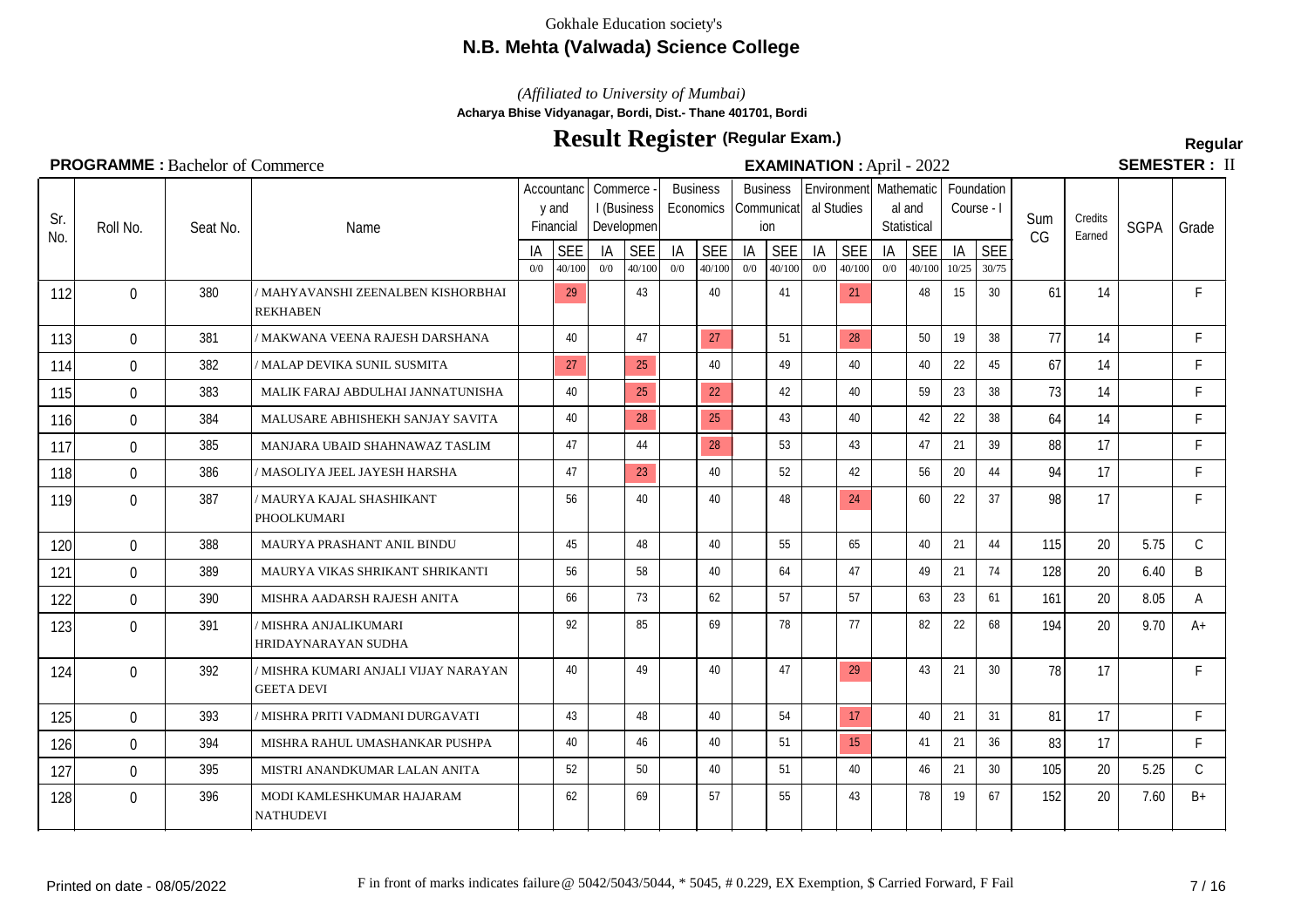## **N.B. Mehta (Valwada) Science College**

*(Affiliated to University of Mumbai)*

**Acharya Bhise Vidyanagar, Bordi, Dist.- Thane 401701, Bordi**

# **Result Register Regular (Regular Exam.)**

**SEMESTER: II** 

#### Seat No.  $\frac{1A}{0}$  SEE Name Accountanc | Commerce y and Financial I (Business Developmen  $\frac{1A}{0/0}$   $\frac{SEE}{40/100}$ Business **Economics**  $\frac{1A}{00}$   $\frac{SEE}{40/100}$ Sum CG **Credits**  $\frac{C$ Farned SGPA Grade **Business** Communicat ion  $I_A$  SEE Environment Mathematic Foundation al Studies  $\frac{1A}{0}$  SEE al and **Statistical**  $\frac{1A}{0}$  SEE Course - I  $\frac{1}{10/25} \frac{\text{SE}}{30/75}$ 0/0 40/100 0/0 40/100 0/0 40/100 0/0 40/100 0/0 40/100 0/0 40/100 10/25 30/75 Sr.  $\begin{bmatrix} 31. \\ \text{N0.} \end{bmatrix}$  Roll No. 129 0 397 |/MOHAPATRA PRIYASA PRADEEPKUMAR | 61 | 55 | 53 | 67 | 45 | 70 | 23 | 66 | 149 | 20 | 7.45 | B+ SUNITA 130 0 398 | MOHITE ROHAN DIPAK NAYANA | 57 | | 51 | | 40 | | 53 | | 40 | | 51 | 21 | 54 | 117 | 20 | 5.85 | C 131 0 399 *|* MURHA SHITAL ANIL SANGITA | 40 20 25 40 15 40 18 30 46 11 F 132 0 400 / MURHA VAISHALI VIJAY ANANTI | 53 | 41 | 40 | 40 | 45 | 51 | 21 | 45 | 103 | 20 | 5.15 | C 133 0 401 / NADAGE SAYALI SITARAM SUNITA 15 21 40 40 40 20 27 19 21 24 6 F 134 0 402 / NAHAR SHRUSHTI PRADEEPKUMAR SAPNA 70 66 57 75 52 60 19 72 161 20 8.05 A 135 0 403 NAIR PRATHAMESH BHLACHANDRAN | 43 | 46 | 42 | 56 | 47 | 29 | 21 | 33 | 87 | 17 | F BHARGAVI 136 0 404 NARAYANE KRUSHNA BHAGVAN SAVITA 20 42 42 40 51 40 38 22 30 66 14 F 137 0 405 /NAVIK KHUSHBU ARUNKUMAR GUDIYA | 93 | 79 | 80 | 83 | 54 | 91 | 21 | 72 | 188 | 20 | 9.40 | A+ 138 0 406 NAVIK SUNNY MAHENDRA SUSHILA | 41 | 40 | 40 | 54 | 45 | 40 | 20 | 30 | 93 | 20 | 4.65 | D 139 0 407 / NEMAN NAYANA SANTOSH SUMITRA 29 41 41 40 51 40 41 40 41 19 42 82 17 140 0 408 PAGDHARE KARAN SANTOSH SUJATA | 23 41 41 21 48 20 22 20 18 27 6 F 141 0 409 PALGAMKAR AAKASH BIPIN VARSHA | 55 | 55 | 40 | 61 | 46 | 44 | 19 | 45 | 121 | 20 | 6.05 | B 142 0 410 / PANCHAL KRISHNA SURESH JYOTIBEN 77 7 7 84 84 84 53 73 24 71 176 20 8.80 A 143 0 411 |/PANCHAL MAITRI SATISHKUMAR | 84 | 81 | 75 | 79 | 58 | 78 | 24 | 67 | 188 | 20 | 9.40 | A+ **JAYAREN** 144 0 412 PANCHAL SAHIL DIPAKBHAI REKHABEN 188 69 62 56 41 62 41 62 19 64 155 20 7.75 B+ 145 0 413 PANDA PRAVIN PRASHANT RASHMITA | 76 | 45 | 43 | 52 | 40 | 81 | 20 | 48 | 130 | 20 | 6.50 | B 146 0 414 PANDAYA AMAN MAHESH VANDANA | 54 | 45 | 40 | 40 | 40 | 49 | 10 | 51 | 100 | 20 | 5.00 | C 147 0 415 *| P*ANDEY GAYATRI JAGDAMBA KUSUM | 73 | 63 | 57 | 65 | 47 | 65 | 21 | 55 | 153 | 20 | 7.65 | B+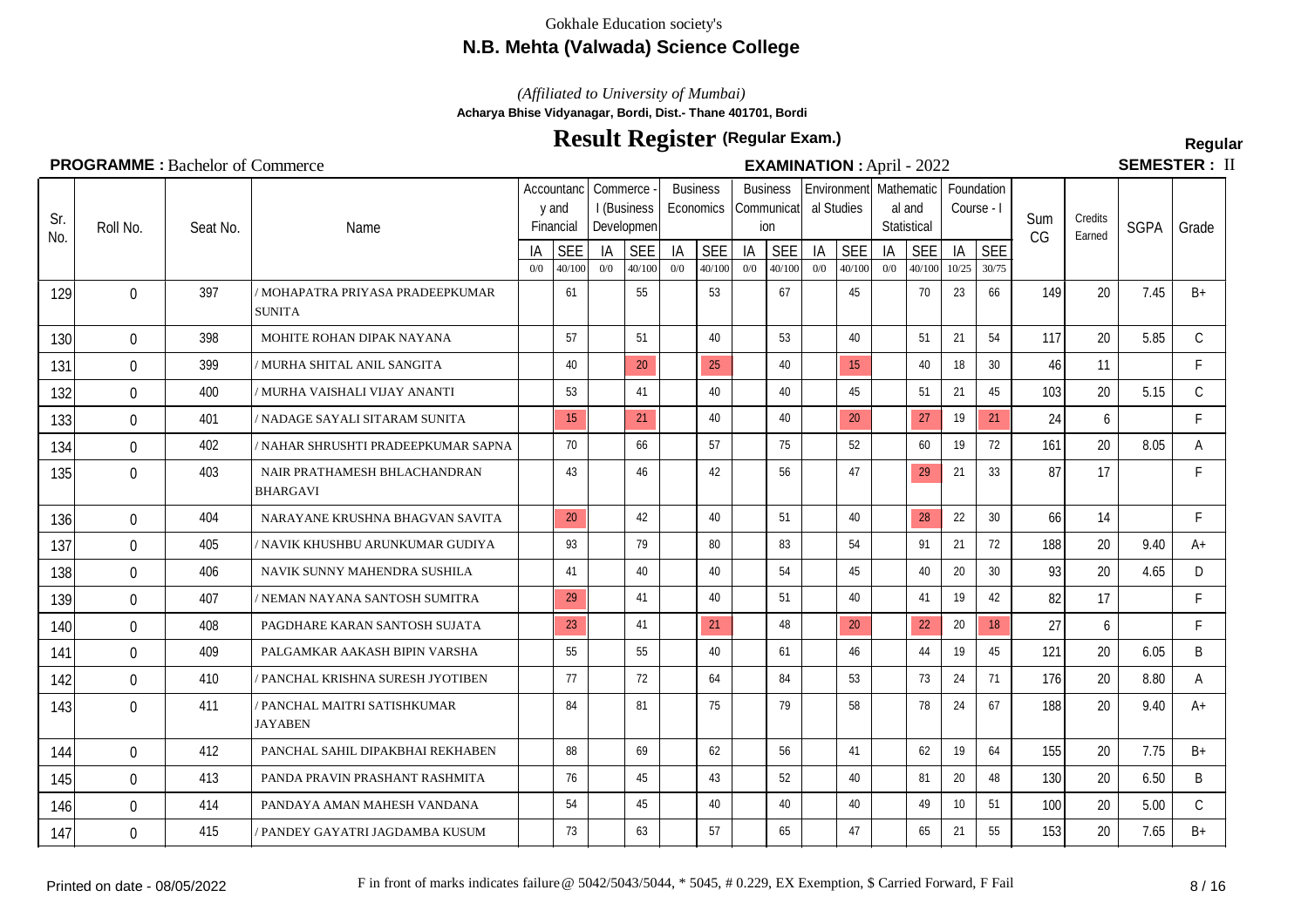## **N.B. Mehta (Valwada) Science College**

*(Affiliated to University of Mumbai)*

**Acharya Bhise Vidyanagar, Bordi, Dist.- Thane 401701, Bordi**

# **Result Register Regular (Regular Exam.)**

**SEMESTER: II** 

#### Seat No.  $\frac{1A}{0}$  SEE Name Accountanc | Commerce y and Financial I (Business Developmen  $\frac{1A}{0}$  SEE **Business Economics**  $\frac{1A}{00}$   $\frac{SEE}{40/100}$ Sum CG **Credits**  $\frac{C$ Farned SGPA Grade **Business** Communicat ion  $\frac{1A}{0}$  SEE Environment Mathematic Foundation al Studies  $\frac{1A}{0}$  SEE al and **Statistical**  $\frac{1A}{0}$  SEE Course - I  $\frac{1}{10^{25}} \frac{\text{SEE}}{\frac{30}{75}}$ 0/0 40/100 0/0 40/100 0/0 40/100 0/0 40/100 0/0 40/100 0/0 40/100 10/25 30/75  $\begin{bmatrix} 31. \\ \text{N0.} \end{bmatrix}$  Roll No. 148 0 416 / PANDEY SHIVANI ANAND JYOTI 1 78 68 71 71 70 60 79 22 69 182# 20 9.20 A+ 149 0 417 PANDIT ROHIT OMPRAKASH BABITADEVI 53 40 45 45 55 48 48 48 40 23 65 116 20 5.80 C 150 0 418 *|* PARANJPE MEGHAL AMOL APARNA | 64 | 72 | 61 | 69 | 49 | 49 | 22 | 66 | 149 | 20 | 7.45 | B+ 151 0 420 PATEL APURVA PREETESH VAISHALEE 1 8 40 18 40 18 40 18 22 41 52 11 F 152 0 421 *||* PATEL CHARMI RAJESHBHAI KAMINI || 13 40 || 25 || 40 || 129 || 40 || 23 || 40 || 52 || 11 || || F 153 0 422 *|* PATEL DIYA RAMESH MANISHA | 42 40 40 40 49 40 40 60 24 43 103 20 5.15 C 154 0 423 / PATEL HETAKSHI DINESH KRUPALI | 40 40 40 17 40 40 26 40 27 40 24 40 40 17 17 17 40 17 40 26 40 17 155 0 424 PATEL KSHYANT KETAN VIMAL | 47 | 45 | 41 | 41 | 44 | 29 20 | 44 | 82 | 17 | F 156 0 425 / PATEL NISHA SUMER GUDDI | 40 46 46 47 47 45 45 20 49 85 17 F 157 0 426 *||* PATEL NIYATI SADUBHAI BEENABEN | 58 | 50 | 41 | <mark>27 | 23</mark> | 40 | 22 | 46 | 79 | 14 | F 158 0 427 / PATEL RITALI HARESH LEELAVATI 23 40 40 40 40 40 27 41 21 39 64 14 F 159 0 428 PATEL SHIVAM RAJESH SUNITA | 63 | 53 | 58 | 69 | 43 | 64 | 24 | 62 | 143# | 20 | 7.25 | B+ 160 0 429 PATEL VARUN CHANDRESH SWETA | 44 | 43 | 40 | 56 | 40 | 42 | 21 | 40 | 97 | 20 | 4.85 | D 161 0 430 PATEL VED KALIDAS URVASHI | 56 | 46 | 51 | 58 | 58 | 40 | 21 | 41 | 124 | 20 | 6.20 | B 162 0 431 PATHAK GAURAV VIJAYRAI RADHA | 64 | 71 | 77 | 75 | 73 | 62 | 22 | 74 | 179 | 20 | 8.95 | A 163 0 432 / PATIL MONALI SHRIKANT ASHABEN 26 26 23 424 42 21 21 25 21 38 26 5 F 164 0 433 PATIL SIDDHESH KALPESH KALPITA | 25 | 40 | 25 | 43 | 29 | 17 | 20 | 30 | 36 | 8 | F 165 0 434 *|* PATIL SIDDHIKA RAMESH RUPALI | 40 40 40 40 40 46 46 40 40 40 40 21 42 91 20 4.55 D 166 0 435 *| P*AWAR PALLAVI SUNIL SANGITA | 26 25 23 40 40 40 27 23 30 36 8 F 167 0 | 436 |/PERUMAL V.KAVIRATHNA VELDURAI | | 85 | | 69 | | 64 | | 77 | | 70 | | 63 | 23 | 72 | 179 | 20 | 8.95 | A V.SELVAJOTHI

## **PROGRAMME :** Bachelor of Commerce **EXAMINATION** : April - 2022

Sr.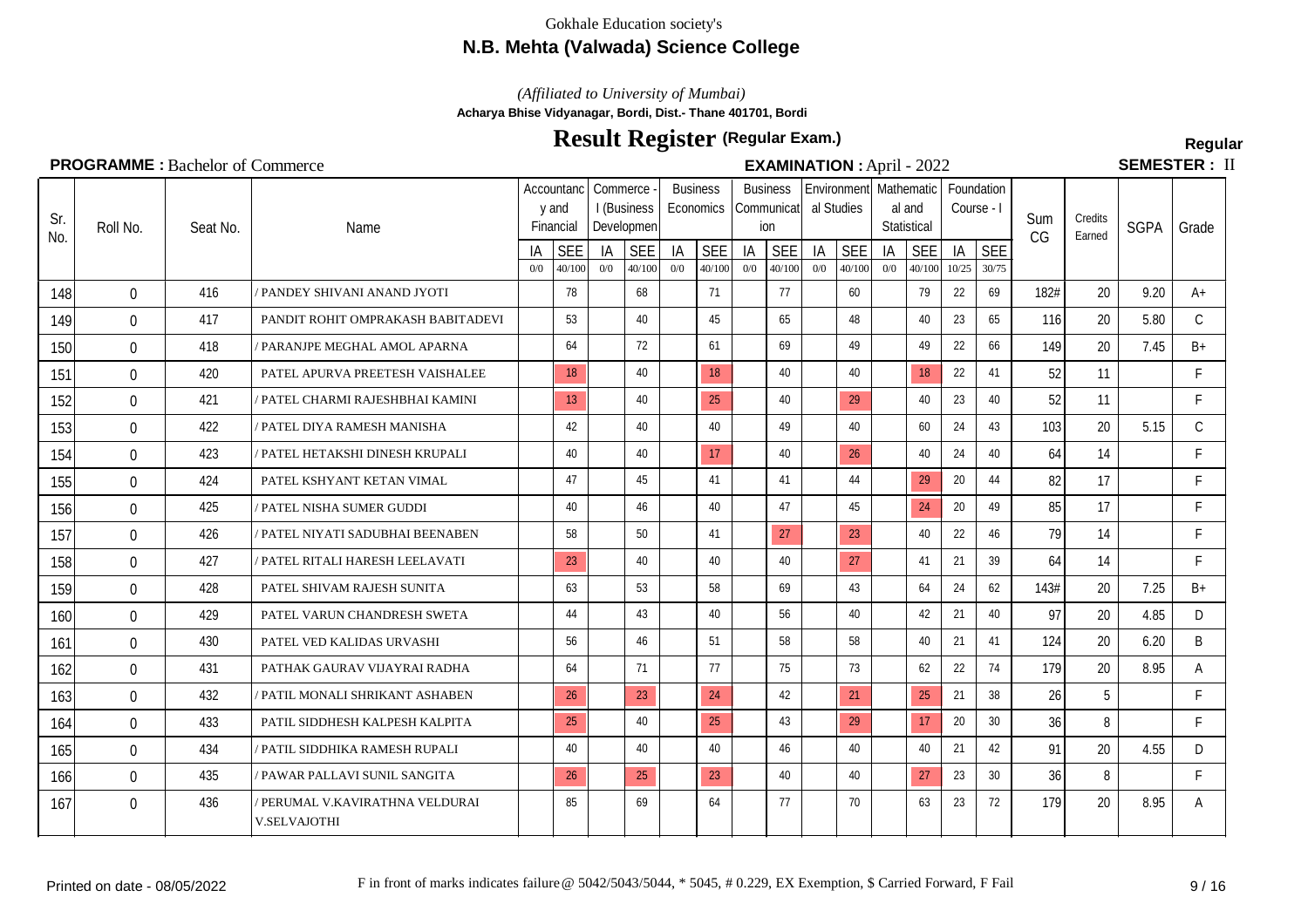## **N.B. Mehta (Valwada) Science College**

*(Affiliated to University of Mumbai)*

**Acharya Bhise Vidyanagar, Bordi, Dist.- Thane 401701, Bordi**

# **Result Register Regular (Regular Exam.)**

**SEMESTER: II** 

|  | <b>EXAMINATION : April - 2022</b> |  |
|--|-----------------------------------|--|

| Sr.<br>No. | Roll No.       | Seat No. | Name                                              |           | Accountanc<br>y and<br>Financial | Commerce  | I (Business<br>Developmen |           | <b>Business</b><br>Economics |           | <b>Business</b><br>Communicat<br>ion | al Studies | Environment   Mathematic |           | al and<br>Statistical | Course - I  | Foundation          | Sum<br>CG | Credits<br>Earned | <b>SGPA</b> | Grade        |
|------------|----------------|----------|---------------------------------------------------|-----------|----------------------------------|-----------|---------------------------|-----------|------------------------------|-----------|--------------------------------------|------------|--------------------------|-----------|-----------------------|-------------|---------------------|-----------|-------------------|-------------|--------------|
|            |                |          |                                                   | IA<br>0/0 | <b>SEE</b><br>40/100             | IA<br>0/0 | <b>SEE</b><br>40/100      | IA<br>0/0 | <b>SEE</b><br>40/100         | IA<br>0/0 | <b>SEE</b><br>40/100                 | IA<br>0/0  | <b>SEE</b><br>40/100     | IA<br>0/0 | <b>SEE</b><br>40/100  | IA<br>10/25 | <b>SEE</b><br>30/75 |           |                   |             |              |
| 168        | $\Omega$       | 437      | / PRAJAPATI DHRUVI PRADIPKUMAR<br><b>SONALBEN</b> |           | 53                               |           | 62                        |           | 42                           |           | 62                                   |            | 61                       |           | 40                    | 22          | 49                  | 132       | 20                | 6.60        | B            |
| 169        | $\Omega$       | 438      | PRAJAPATI JYOTI RAVINDRA SANJU                    |           | 40                               |           | 41                        |           | 40                           |           | 47                                   |            | 41                       |           | 44                    | 21          | 35                  | 89        | 20                | 4.45        | D            |
| 170        | $\mathbf{0}$   | 439      | PRAJAPATI KEVIN HITESHBHAI GEETABEN               |           | 24                               |           | 40                        |           | 43                           |           | 42                                   |            | 28                       |           | 40                    | 21          | 38                  | 62        | 14                |             | F.           |
| 171        | $\mathbf{0}$   | 440      | PRAJAPATI SHITAL ASHOK SAVITREE                   |           | 20                               |           | 40                        |           | 40                           |           | 40                                   |            | 40                       |           | 22                    | 18          | 30 <sup>°</sup>     | 58        | 14                |             | F.           |
| 172        | $\Omega$       | 441      | ' QURESHI SAAZBANU SABIR JAMILA                   |           | 40                               |           | 51                        |           | 40                           |           | 40                                   |            | 25                       |           | 40                    | 21          | 66                  | 86        | 17                |             | F.           |
| 173        | $\mathbf{0}$   | 442      | / RAI JALSA SATISH SUNITA                         |           | 68                               |           | 83                        |           | 59                           |           | 68                                   |            | 68                       |           | 75                    | 24          | 68                  | 170       | 20                | 8.50        | A            |
| 174        | $\Omega$       | 443      | RAJ PRIYANSHU DILEEP GURIYA                       |           | 57                               |           | 59                        |           | 40                           |           | 59                                   |            | 60                       |           | 58                    | 24          | 68                  | 140       | 20                | 7.00        | $B+$         |
| 175        | $\mathbf{0}$   | 444      | RAJPUROHIT BHARAT DEVISINGH<br><b>MAMATA</b>      |           | 22                               |           | 42                        |           | 40                           |           | 47                                   |            | 32                       |           | 40                    | 22          | 42                  | 67        | 14                |             | F.           |
| 176        | $\Omega$       | 445      | <b>RAJPUT KAJAL PAPPU VINA</b>                    |           | 40                               |           | 48                        |           | 40                           |           | 45                                   |            | 29                       |           | 26                    | 23          | 44                  | 70        | 14                |             | F            |
| 177        | $\mathbf 0$    | 446      | RAM RAVI ASHOK RITA                               |           | 45                               |           | 60                        |           | 58                           |           | 63                                   |            | 58                       |           | 40                    | 17          | 45                  | 133#      | 20                | 6.75        | B            |
| 178        | $\overline{0}$ | 447      | RANA JOY ANUJKUMAR RUMA                           |           | 54                               |           | 47                        |           | 47                           |           | 50                                   |            | 40                       |           | 47                    | 23          | 51                  | 111       | 20                | 5.55        | $\mathsf{C}$ |
| 179        | $\Omega$       | 448      | RANE KRUTIKA MAKARAND RENUKA                      |           | 50                               |           | 47                        |           | 40                           |           | 53                                   |            | 51                       |           | 26                    | 23          | 58                  | 101       | 17                |             | F.           |
| 180        | $\mathbf 0$    | 449      | ' RAUT JUISHA JITENDRA MANISHA                    |           | 23                               |           | 40                        |           | 40                           |           | 40                                   |            | 40                       |           | 28                    | 17          | 34                  | 60        | 14                |             | F.           |
| 181        | $\mathbf 0$    | 450      | RAUT KRISHI INDRAVADAN NEETABEN                   |           | 55                               |           | 60                        |           | 47                           |           | 62                                   |            | 50                       |           | 40                    | 22          | 72                  | 134       | 20                | 6.70        | B            |
| 182        | $\overline{0}$ | 451      | RAWLO RETASHKUMAR MITTU PRATIMA                   |           | 24                               |           | 47                        |           | 40                           |           | 52                                   |            | 40                       |           | 23                    | 24          | 38                  | 73        | 14                |             | F            |
| 183        | $\Omega$       | 452      | ' RAZA MUSHRATJAHA KAUSER<br><b>HUSBANNISHA</b>   |           | 47                               |           | 42                        |           | 40                           |           | 40                                   |            | 44                       |           | 40                    | 17          | 38                  | 89        | 20                | 4.45        | D            |
| 184        | $\Omega$       | 454      | / SABAT SANDHYARANI NATRANJAN<br><b>SUPRABHA</b>  |           | 92                               |           | 91                        |           | 70                           |           | 87                                   |            | 79                       |           | 73                    | 24          | 70                  | 194       | 20                | 9.70        | $A+$         |
| 185        | $\mathbf{0}$   | 455      | SAHJAD ABDUL RAHMAN SHAHIDA                       |           | 25                               |           | 40                        |           | 40                           |           | 45                                   |            | 41                       |           | 45                    | 18          | 12                  | 66        | 15                |             | F.           |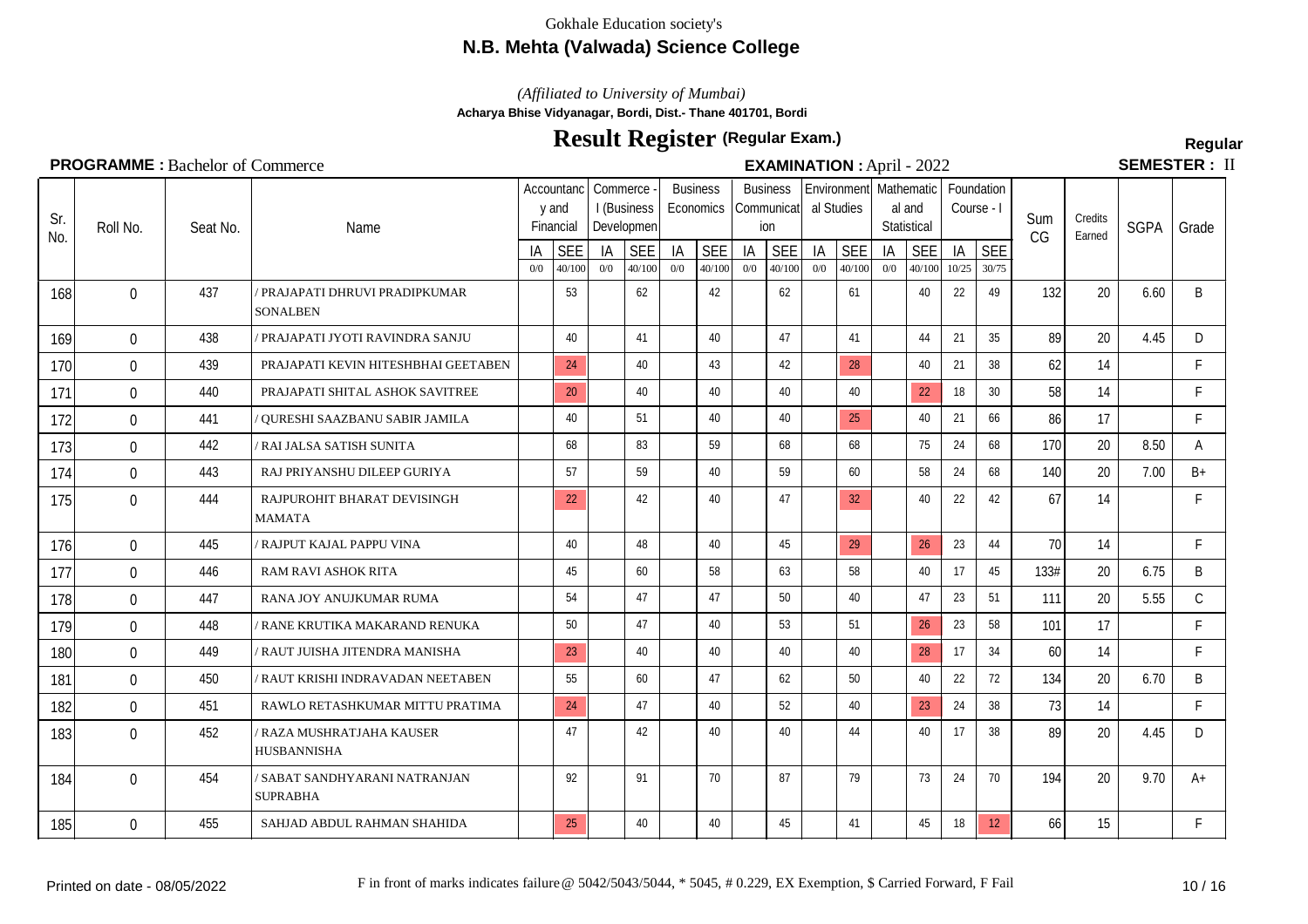## **N.B. Mehta (Valwada) Science College**

*(Affiliated to University of Mumbai)*

**Acharya Bhise Vidyanagar, Bordi, Dist.- Thane 401701, Bordi**

# **Result Register Regular (Regular Exam.)**

**SEMESTER: II** 

#### Seat No.  $\frac{1A}{0}$  SEE Name Accountanc | Commerce y and Financial I (Business Developmen  $\frac{1A}{0}$  SEE **Business Economics**  $\frac{1A}{00}$   $\frac{SEE}{40/100}$ Sum CG **Credits**  $\frac{C$ Farned SGPA Grade **Business** Communicat ion  $\frac{1A}{0}$  SEE Environment Mathematic Foundation al Studies  $\frac{1A}{0}$  SEE al and **Statistical**  $\frac{1A}{0}$  SEE Course - I  $\frac{1}{10^{25}} \frac{\text{SEE}}{\frac{30}{75}}$ 0/0 40/100 0/0 40/100 0/0 40/100 0/0 40/100 0/0 40/100 0/0 40/100 10/25 30/75 Sr.  $\begin{bmatrix} 31. \\ \text{N0.} \end{bmatrix}$  Roll No. 186 0 456 / SAIYAD MAHEK ABDULKADIR KURRAT | 29 45 45 40 48 48 40 48 40 43 19 46 82 17 F 187 0 457 *|/* SAKET SANDHYA SUBHKARAN SAROJ | 28 | 40 | 41 | 23 | 40 | 40 | 14 | 30 | 56 | 14 | F 188 0 458 / SALIYA AVANI KAUSHIK REENA | 66 | 60 | 59 | 47 | 51 | 60 | 24 | 56 | 146 | 20 | 7.30 | B+ 189 0 459 *| S*ARANG MARIYA SHAHID FARZANA | 45 | 64 | 49 | 42 | 48 | 40 | 22 | 48 | 111 | 20 | 5.55 | C 190 0 460 / SATAPARA SHALINI NARAYAN GULAB 42 44 46 40 50 40 40 40 40 17 61 101 20 5.05 C 191 0 461 SAVE SAHIL SANTOSH SANGEETA | 40 22 40 29 40 40 15 35 60 14 F 192 0 462 / SAWANT URVI PRADEEP PRIYA | 63 | 63 | 40 | 52 | 50 | 48 | 17 | 54 | 129 20 | 6.45 | B 193 0 463 / SAYYED RUHIN MOHAMMADALI TANZIM 53 58 40 67 67 62 424 22 63 119 17 F 194 0 464 SHAH HARSH DINESH NAYANA | 65 | 49 | 59 | 44 | 41 | 61 | 17 | 53 | 126 | 20 | 6.30 | B 195 0 465 SHAH MAHAVIR SURENDRAPRASAD | 28 40 40 49 49 42 23 21 51 69 14 F REKHABEN 196 0 466 SHAH SHIVAMPRASAD CHANDRABHUSHAN BARSHA 0 466 40 40 40 49 40 40 14 43 89 20 4.45 D 197 0 467 SHAIKH REHAN MAHAMMADYASIN | 40 41 40 48 48 48 49 21 49 21 49 20 4.80 D SAFIYABANU 198 0 468 SHAIKH SAHIL SAMEER YASMIN | 40 | 40 | 40 | 50 | 52 | 40 | 22 | 56 | 104 | 20 | 5.20 | C 199 0 469 SHINGADE SAMIR SHIVAJI REKHA 18 18 23 40 13 20 18 18 10 30 20 5 F 200 0 470 SHRIVASTAV SATISHKKUMAR | 50 | 52 | 52 | 61 | 62 | 43 | 18 | 41 | 128 | 20 | 6.40 | B RAMPOOJAN PUSHPA 201 0 471 / SHUKLA SMITA SHYAM SUNDER KIRAN 1 46 47 40 49 49 46 46 447 46 43 19 45 100 20 5.00 C 202 0 472 SIDDHESHWARE PALLAVI SANTOSH 1 68 40 40 47 47 41 50 23 38 109 20 5.45 C MANGALABAI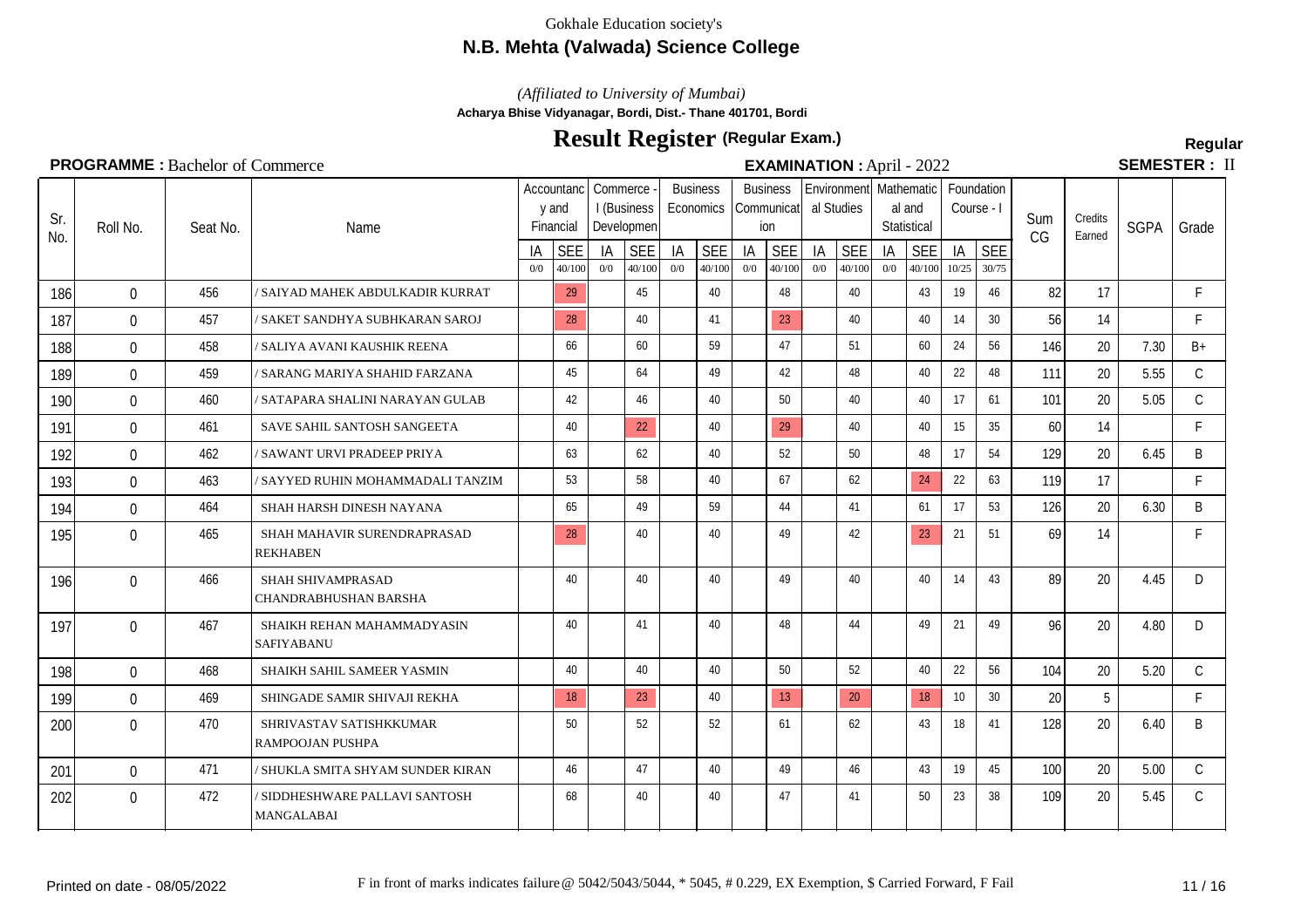## **N.B. Mehta (Valwada) Science College**

*(Affiliated to University of Mumbai)*

**Acharya Bhise Vidyanagar, Bordi, Dist.- Thane 401701, Bordi**

# **Result Register Regular (Regular Exam.)**

**SEMESTER: II** 

| Sr.<br>No. | Roll No.         | Seat No. | Name                                               |           | Accountanc<br>y and<br>Financial | Commerce  | I (Business<br>Developmen | <b>Business</b> | Economics            |           | <b>Business</b><br>Communicat<br>ion |           | al Studies           |           | Environment   Mathematic<br>al and<br>Statistical | Course - I  | Foundation          | Sum<br>CG | Credits<br>Earned | <b>SGPA</b> | Grade |
|------------|------------------|----------|----------------------------------------------------|-----------|----------------------------------|-----------|---------------------------|-----------------|----------------------|-----------|--------------------------------------|-----------|----------------------|-----------|---------------------------------------------------|-------------|---------------------|-----------|-------------------|-------------|-------|
|            |                  |          |                                                    | ΙA<br>0/0 | <b>SEE</b><br>40/100             | IA<br>0/0 | <b>SEE</b><br>40/100      | IA<br>0/0       | <b>SEE</b><br>40/100 | IA<br>0/0 | <b>SEE</b><br>40/100                 | IA<br>0/0 | <b>SEE</b><br>40/100 | IA<br>0/0 | <b>SEE</b><br>40/100                              | IA<br>10/25 | <b>SEE</b><br>30/75 |           |                   |             |       |
| 203        | $\Omega$         | 473      | SINGARIA VINAY SATISH PADAMAVATI                   |           | 24                               |           | 43                        |                 | 40                   |           | 44                                   |           | 40                   |           | 47                                                | 21          | 37                  | 77        | 17                |             | F.    |
| 204        | $\mathbf{0}$     | 474      | ' SINGH CHANDANI HARINDRA SUNITA                   |           | 85                               |           | 81                        |                 | 61                   |           | 88                                   |           | 54                   |           | 77                                                | 21          | 74                  | 182       | 20                | 9.10        | $A+$  |
| 205        | $\Omega$         | 475      | SINGH DHRUV MUKESH NAYNA                           |           | 67                               |           | 69                        |                 | 48                   |           | 52                                   |           | 55                   |           | 80                                                | 22          | 55                  | 152       | 20                | 7.60        | $B+$  |
| 206        | $\mathbf{0}$     | 477      | / SINGH MANISHA MANOJ MUNNI                        |           | 55                               |           | 56                        |                 | 60                   |           | 63                                   |           | 58                   |           | 58                                                | 23          | 57                  | 152       | 20                | 7.60        | $B+$  |
| 207        | $\Omega$         | 478      | / SINGH MUSKAN DILIP MADHU                         |           | 65                               |           | 72                        |                 | 66                   |           | 75                                   |           | 60                   |           | 78                                                | 20          | 68                  | 176       | 20                | 8.80        | A     |
| 208        | $\mathbf 0$      | 479      | / SINGH NANDINI SUDHIR MICKY                       |           | 27                               |           | 42                        |                 | 40                   |           | 51                                   |           | 41                   |           | 48                                                | 24          | 47                  | 87        | 17                |             | F.    |
| 209        | $\mathbf 0$      | 480      | SINGH NITIN DINESH SHRIMATI MANTU                  |           | 15                               |           | 40                        |                 | 23                   |           | 28                                   |           | 16                   |           | 13 <sup>°</sup>                                   | 14          | 16                  | 12        | 3                 |             | F.    |
| 210        | $\boldsymbol{0}$ | 481      | / SINGH PAYALKUMARI VIJAYMAL SANJU                 |           | 29                               |           | 40                        |                 | 40                   |           | 41                                   |           | 40                   |           | 40                                                | 22          | 39                  | 76        | 17                |             | F.    |
| 211        | $\mathbf{0}$     | 482      | / SINGH SAPANA SHRINIVAS                           |           | 87                               |           | 88                        |                 | 79                   |           | 84                                   |           | 56                   |           | 96                                                | 22          | 72                  | 191       | 20 <sup>°</sup>   | 9.55        | $A+$  |
| 212        | $\Omega$         | 483      | SINGH SASHANK CHANDRABALI                          |           | 58                               |           | 65                        |                 | 46                   |           | 50                                   |           | 46                   |           | 49                                                | 22          | 65                  | 128       | 20                | 6.40        | B     |
| 213        | $\mathbf{0}$     | 484      | SINGH SHIVAM VIRENDRA MAMTA                        |           | 31                               |           | 43                        |                 | 40                   |           | 49                                   |           | 40                   |           | 45                                                | 17          | 38                  | 80        | 17                |             | F.    |
| 214        | $\mathbf{0}$     | 485      | SOLANKI AVINASH MAHESHBHAI<br><b>SUMITRABEN</b>    |           | 19                               |           | 40                        |                 | 40                   |           | 40                                   |           | 40                   |           | 40                                                | 22          | 30                  | 72        | 17                |             | F.    |
| 215        | $\Omega$         | 487      | SRIVASTAV SHASHANK SATYAPRAKASH<br><b>SNEHLATA</b> |           | 40                               |           | 59                        |                 | 56                   |           | 68                                   |           | 51                   |           | 54                                                | 21          | 60                  | 134       | 20                | 6.70        | B     |
| 216        | $\Omega$         | 488      | / SUKUM AKANSHA ANKUSH ANKITA                      |           | 28                               |           | 40                        |                 | 26                   |           | 29                                   |           | 80                   |           | 56                                                | 18          | 40                  | 77        | 11                |             | F.    |
| 217        | $\mathbf{0}$     | 489      | SULEMAN AMAN SAMIRAHMAD SALMA                      |           | 31                               |           | 29                        |                 | 28                   |           | 40                                   |           | 40                   |           | 23                                                | 20          | 42                  | 40        | 8                 |             | F.    |
| 218        | $\Omega$         | 490      | / SULEMAN SHIFA SAMIRAHMED SALMA                   |           | 21                               |           | 27                        |                 | 40                   |           | 40                                   |           | 40                   |           | 25                                                | 22          | 43                  | 52        | 11                |             | F.    |
| 219        | $\mathbf{0}$     | 491      | SURTI DIVYESH TULSI HARSHA                         |           | 27                               |           | 40                        |                 | 40                   |           | 40                                   |           | 28                   |           | 40                                                | 18          | 34                  | 60        | 14                |             | F.    |
| 220        | $\mathbf{0}$     | 492      | / SURTI DIYA KIRTI MEENAKSHI                       |           | 17                               |           | 40                        |                 | 40                   |           | 40                                   |           | 31                   |           | 40                                                | 16          | 42                  | 62        | 14                |             | F.    |
| 221        | $\mathbf{0}$     | 493      | / SURTI TISHA BHUPENDRA SHARADA                    |           | 13                               |           | 43                        |                 | 11                   |           | 41                                   |           | 27                   |           | 40                                                | 23          | 37                  | 52        | 11                |             | F.    |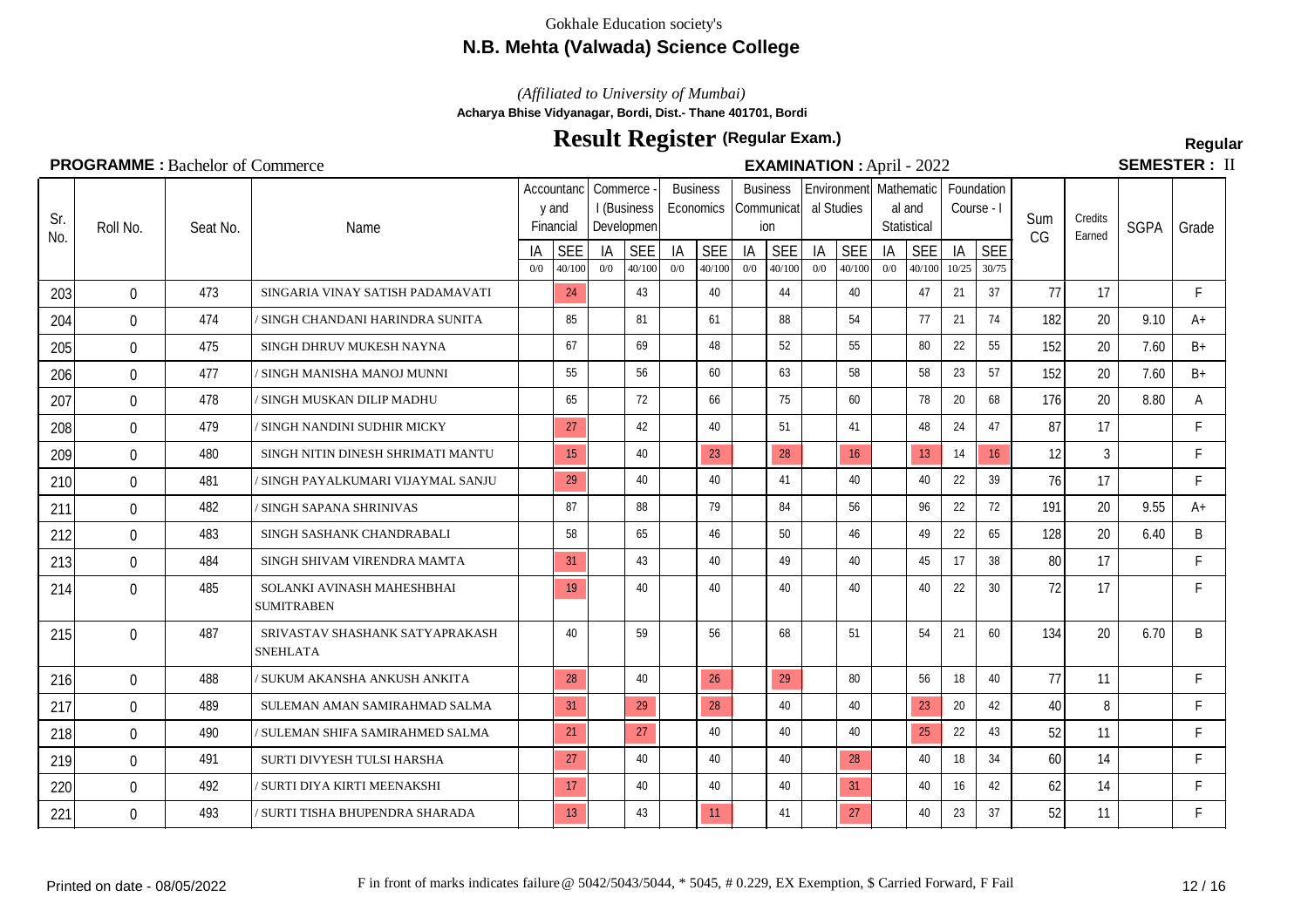## **N.B. Mehta (Valwada) Science College**

*(Affiliated to University of Mumbai)*

**Acharya Bhise Vidyanagar, Bordi, Dist.- Thane 401701, Bordi**

# **Result Register Regular (Regular Exam.)**

SEMESTER: II

| Sr.<br>No. | Roll No.     | Seat No. | Name                                              |           | Accountanc<br>y and<br>Financial | Commerce  | I (Business<br>Developmen |           | <b>Business</b><br>Economics |           | <b>Business</b><br>Communicat<br>ion |           | Environment<br>al Studies |           | Mathematic<br>al and<br>Statistical | Foundation<br>Course - I |                     | Sum<br>CG | Credits<br>Earned | <b>SGPA</b> | Grade         |
|------------|--------------|----------|---------------------------------------------------|-----------|----------------------------------|-----------|---------------------------|-----------|------------------------------|-----------|--------------------------------------|-----------|---------------------------|-----------|-------------------------------------|--------------------------|---------------------|-----------|-------------------|-------------|---------------|
|            |              |          |                                                   | ΙA<br>0/0 | <b>SEE</b><br>40/100             | IA<br>0/0 | <b>SEE</b><br>40/100      | IA<br>0/0 | <b>SEE</b><br>40/100         | IA<br>0/0 | <b>SEE</b><br>40/100                 | IA<br>0/0 | <b>SEE</b><br>40/100      | IA<br>0/0 | <b>SEE</b><br>40/100                | IA<br>10/25              | <b>SEE</b><br>30/75 |           |                   |             |               |
| 222        | $\mathbf{0}$ | 494      | SURVE KRUPAL NARESHBHAI<br>PRAMILABEN             |           | 40                               |           | 51                        |           | 49                           |           | 65                                   |           | 53                        |           | 49                                  | 23                       | 64                  | 122       | 20                | 6.10        | B             |
| 223        | $\mathbf 0$  | 495      | SUTAR RAJ NARAYANLAL BASANTDEVI                   |           | 57                               |           | 56                        |           | 40                           |           | 46                                   |           | 44                        |           | 47                                  | 19                       | 49                  | 112       | 20                | 5.60        | $\mathcal{C}$ |
| 224        | $\Omega$     | 496      | / SWAMI GAYATRI MAHADEVBHAI<br><b>BHAGYASHREE</b> |           | 55                               |           | 58                        |           | 40                           |           | 48                                   |           | 44                        |           | 67                                  | 19                       | 48                  | 121       | 20                | 6.05        | B             |
| 225        | $\mathbf 0$  | 497      | TAILOR KRUTI KIRAN MANISHA                        |           | 48                               |           | 66                        |           | 45                           |           | 70                                   |           | 44                        |           | 47                                  | 20                       | 69                  | 128       | 20                | 6.40        | B             |
| 226        | $\mathbf 0$  | 498      | ' THAKUR SHRUTI AVADHNARAYAN<br><b>VANITA</b>     |           | 70                               |           | 63                        |           | 50                           |           | 67                                   |           | 44                        |           | 68                                  | 22                       | 57                  | 149       | 20                | 7.45        | $B+$          |
| 227        | $\Omega$     | 499      | TIWARI DIVYA RAMHRIDYA SAVITRI                    |           | 40                               |           | 43                        |           | 40                           |           | 60                                   |           | 44                        |           | 54                                  | 24                       | 44                  | 106       | 20                | 5.30        | $\mathsf{C}$  |
| 228        | $\mathbf 0$  | 500      | TIWARI PRIYANSHU SUBHASH RENU                     |           | 40                               |           | 42                        |           | 44                           |           | 54                                   |           | 44                        |           | 53                                  | 19                       | 49                  | 100#      | 20                | 5.10        | $\mathsf{C}$  |
| 229        | $\Omega$     | 501      | TIWARI RANI PARSHNATH SADHANA                     |           | 61                               |           | 51                        |           | 47                           |           | 58                                   |           | 49                        |           | 80                                  | 24                       | 51                  | 141       | 20                | 7.05        | $B+$          |
| 230        | $\mathbf 0$  | 502      | TODI TISHA RAKESH SARALA                          |           | 92                               |           | 85                        |           | 65                           |           | 87                                   |           | 79                        |           | 77                                  | 24                       | 74                  | 194       | 20                | 9.70        | $A+$          |
| 231        | $\mathbf 0$  | 503      | TRIPATHI AYUSH VISHAL REKHA                       |           | 40                               |           | 53                        |           | 40                           |           | 43                                   |           | 40                        |           | 45                                  | 18                       | 46                  | 97        | 20                | 4.85        | D             |
| 232        | $\mathbf{0}$ | 504      | TUMBDA MAMTA MANOJ BABEETA                        |           | 40                               |           | 41                        |           | 20                           |           | 40                                   |           | 40                        |           | 18                                  | 18                       | 41                  | 62        | 14                |             | F.            |
| 233        | $\Omega$     | 505      | TYAGI SAURABH RAMESHCHANDRA<br><b>MAYA</b>        |           | 18                               |           | 40                        |           | 40                           |           | 27                                   |           | 40                        |           | 08                                  | 16                       | 22                  | 36        | 9                 |             | F.            |
| 234        | $\mathbf 0$  | 506      | UMBARSADA VISHAL JIVALYA LAXMI                    |           | 42                               |           | 40                        |           | 17                           |           | 48                                   |           | 40                        |           | 17                                  | 16                       | 30                  | 61        | 14                |             | F.            |
| 235        | $\mathbf 0$  | 508      | VAKHARIYA ADITYA KAUSHIKKUMAR<br><b>DAKSHA</b>    |           | 23                               |           | 40                        |           | 40                           |           | 45                                   |           | 31                        |           | 40                                  | 19                       | 30                  | 61        | 14                |             | F             |
| 236        | $\Omega$     | 509      | VALEJI SUBHANI FARUK NAFISA                       |           | 29                               |           | 41                        |           | 27                           |           | 40                                   |           | 41                        |           | 40                                  | 17                       | 30                  | 58        | 14                |             | F.            |
| 237        | $\Omega$     | 510      | VANGAD AKANKSHA VILAS JYOTI                       |           | 29                               |           | 27                        |           | 29                           |           | 40                                   |           | 26                        |           | 40                                  | 18                       | 44                  | 40        | 8                 |             | F             |
| 238        | $\mathbf 0$  | 511      | VARMA DIVYANK RAJESH JYOTI                        |           | 30                               |           | 40                        |           | 21                           |           | 43                                   |           | 44                        |           | 40                                  | 21                       | 38                  | 62        | 14                |             | F.            |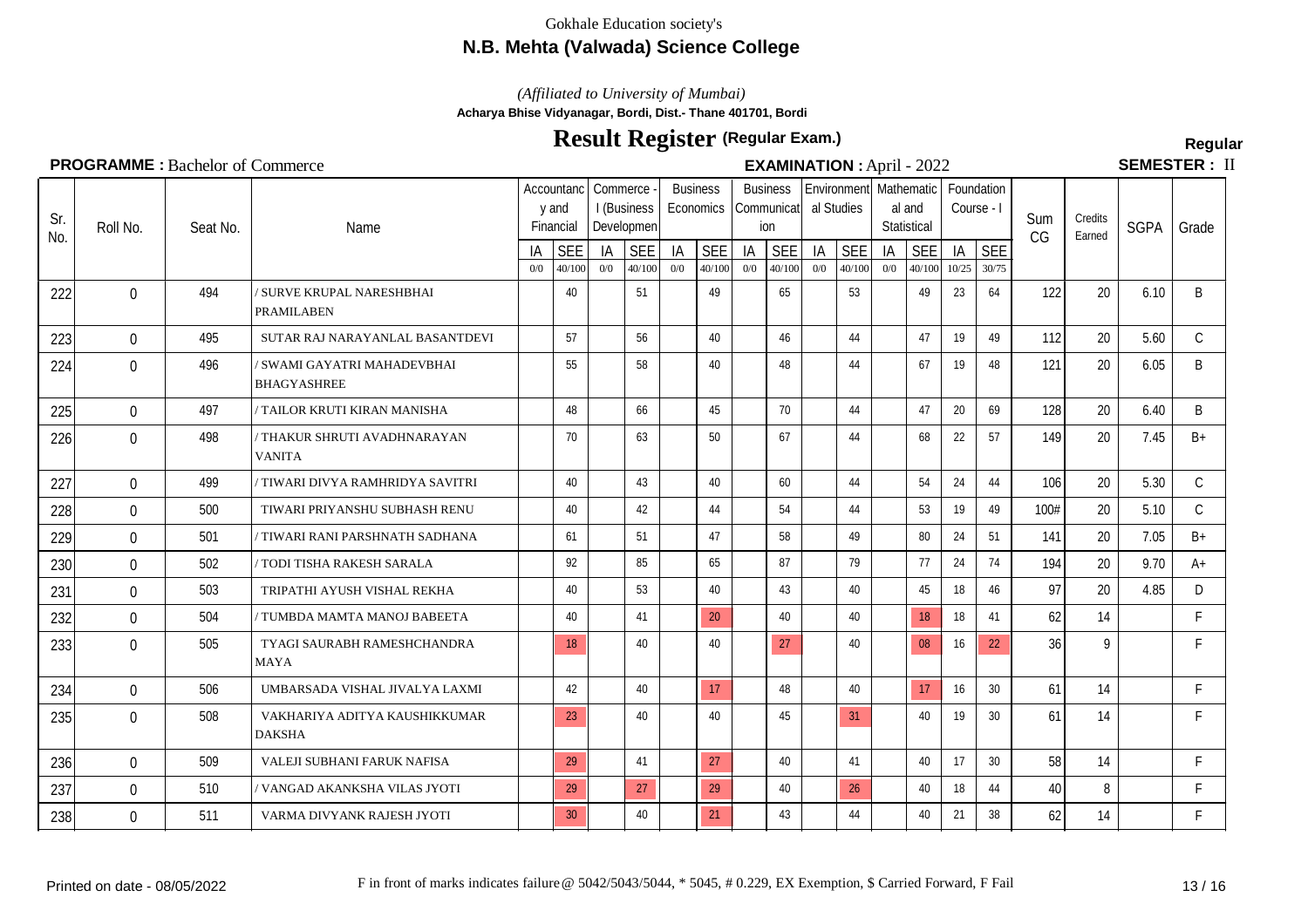## **N.B. Mehta (Valwada) Science College**

*(Affiliated to University of Mumbai)*

**Acharya Bhise Vidyanagar, Bordi, Dist.- Thane 401701, Bordi**

# **Result Register Regular (Regular Exam.)**

**SEMESTER: II** 

#### Seat No.  $\frac{1A}{0}$  SEE Name Accountanc | Commerce y and Financial I (Business Developmen  $\frac{1A}{0}$  SEE **Business Economics**  $\frac{1A}{00}$   $\frac{SEE}{40/100}$ Sum CG **Credits**  $\frac{C$ Farned SGPA Grade **Business** Communicat ion  $\frac{1A}{0}$  SEE Environment Mathematic Foundation al Studies  $\frac{1A}{0}$  SEE al and **Statistical**  $\frac{1A}{0}$  SEE Course - I  $\frac{1}{10^{25}} \frac{\text{SEE}}{\frac{30}{75}}$ 0/0 40/100 0/0 40/100 0/0 40/100 0/0 40/100 0/0 40/100 0/0 40/100 10/25 30/75 Sr.  $\begin{bmatrix} 31. \\ \text{N0.} \end{bmatrix}$  Roll No. 239 0 512 VARMA SURAJ RAJKUMAR GEETA DEVI 44 40 40 40 48 40 40 40 40 18 46 91 20 4.55 D 240 0 513 VARMA VICKY HARERAM SAROJ | 48 | 47 | 40 | 53 | 43 | 54 | 20 | 37 | 104 | 20 | 5.20 | C 241 0 514 VARTHA MAHESH SANTOSH JAYU | 40 | 23 | 40 | 40 | 40 | 16 23 | 30 | 60 | 14 | F 242 0 515 VARTHA NITIN SANDESH SAKHU 20 26 26 31 31 32 19 34 34 36 0 1 243 0 516 VARTHA PRATIK BHARAT ANANDI 12 21 14 19 22 11 14 30 8 2 F 244 0 517 / VICHARE MRUNMAYI GANESH GAURI | 40 | 53 | 50 | 59 | 55 | 40 | 23 | 62 | 122 | 20 | 6.10 | B  $245$  0 518 / VIG KARISHMA VIJAY JEETBALA 1 70 73 52 68 55 48 24 60 152 20 7.60 B+ 246 0 519 VIKMANI KARAN KHUSHAL KHYATI 1 78 60 59 66 50 50 51 23 64 158 20 7.90 B+ 247 0 520 | VISHWAKARMA PRATIK KRUSHNAKUMAR | 40 | 44 | 45 | 48 | 48 | 48 | 40 | 19 | 36 | 95 | 20 | 4.75 | D ASHABEN 248 0 521 / VISHWAKARMA RENU PRADEEP SANGITA | 57 | 66 | 62 | 72 | 67 | 71 | 23 | 71 | 167 | 20 | 8.35 | A 249 0 522 / WEDHIKAR MANSI AVINASH VAISHALI 1 87 68 61 61 68 68 71 24 72 179@1 20 9.00 A+ 250 0 523 YADAV ABHIJEET KAMALJEET SANGEETA 48 50 40 70 63 44 23 52 126 20 6.30 B 251 0 524 YADAV ABHISHEK SUBEDAR SAVITARI 25 42 42 40 54 54 52 26 18 48 76 14 F 252 0 525 YADAV ANKIT RAVINDRAPARKASH 28 44 28 45 45 49 15 21 17 42 9 F SAVITA 253 0 526 YADAV ASHISHKUMAR JAGANNATH 1 41 42 40 49 49 40 15 17 40 77 17 17 **RAJKUMARI** 254 0 527 7.90 DIPEEKA CHANDIPRASAD | 66 | 68 | 67 | 71 | 52 | 56 | 17 | 65 | 158 | 20 | 7.90 | B+ SANDHYA 255 0 528 / YADAV KARISHMA DAYARAM GEETA 1 75 89 68 72 68 68 56 23 72 173 20 8.65 A 256 0 529 7 YADAV KHUSHBOO RAMASRE RAMPADEVI 40 40 40 20 40 40 16 20 31 30 44 11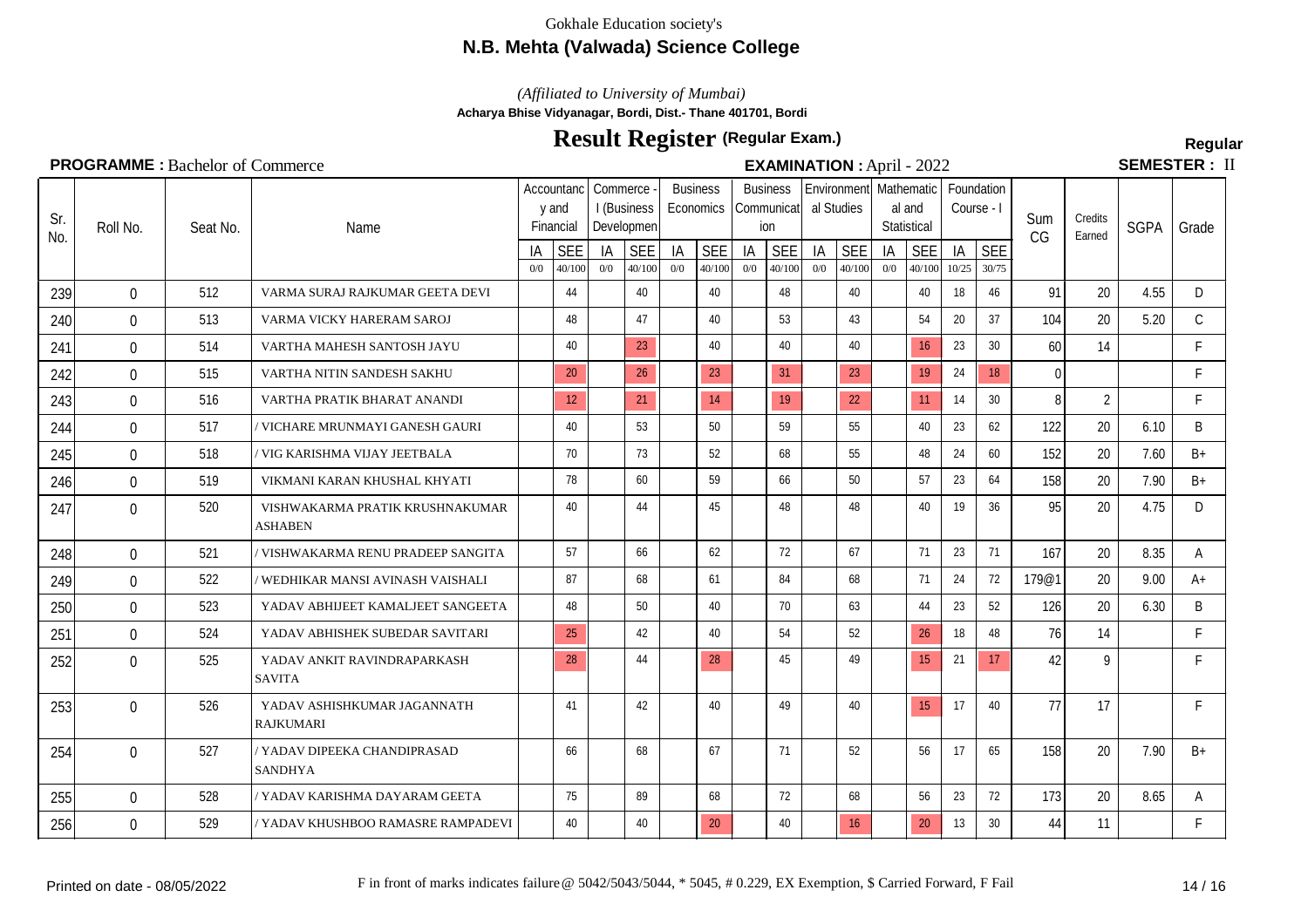## **N.B. Mehta (Valwada) Science College**

*(Affiliated to University of Mumbai)*

**Acharya Bhise Vidyanagar, Bordi, Dist.- Thane 401701, Bordi**

# **Result Register Regular (Regular Exam.)**

SEMESTER: II

## **PROGRAMME** : Bachelor of Commerce **EXAMINATION** : April - 2022

|            | <b>FROGRAMME.</b> Bachelor of Commerce |          |                                                       |           |                                  |           |                           |           |                              |           |                                      |           |                      | <b>EAAMINATION</b> : April - $2022$ |                                                 |             |                          |           | JEIVIEJIEN.       |             |               |
|------------|----------------------------------------|----------|-------------------------------------------------------|-----------|----------------------------------|-----------|---------------------------|-----------|------------------------------|-----------|--------------------------------------|-----------|----------------------|-------------------------------------|-------------------------------------------------|-------------|--------------------------|-----------|-------------------|-------------|---------------|
| Sr.<br>No. | Roll No.                               | Seat No. | Name                                                  |           | Accountanc<br>y and<br>Financial | Commerce  | I (Business<br>Developmen |           | <b>Business</b><br>Economics |           | <b>Business</b><br>Communicat<br>ion |           | al Studies           |                                     | Environment Mathematic<br>al and<br>Statistical |             | Foundation<br>Course - I | Sum<br>CG | Credits<br>Earned | <b>SGPA</b> | Grade         |
|            |                                        |          |                                                       | IA<br>0/0 | <b>SEE</b><br>40/100             | IA<br>0/0 | <b>SEE</b><br>40/100      | IA<br>0/0 | <b>SEE</b><br>40/100         | IA<br>0/0 | <b>SEE</b><br>40/100                 | IA<br>0/0 | <b>SEE</b><br>40/100 | IA<br>0/0                           | <b>SEE</b><br>40/100                            | IA<br>10/25 | <b>SEE</b><br>30/75      |           |                   |             |               |
| 257        | $\Omega$                               | 530      | YADAV KUMARI ANJU KALPNATH<br>SHRIMATI SHANTIDEVI     |           | 44                               |           | 44                        |           | 40                           |           | 56                                   |           | 40                   |                                     | 45                                              | 17          | 33                       | 96        | 20                | 4.80        | D             |
| 258        | $\mathbf 0$                            | 531      | YADAV KUMARI ANKITA SHRIAVDHESH<br>SHRIMATIREENADEVI  |           | 41                               |           | 51                        |           | 40                           |           | 48                                   |           | 48                   |                                     | 40                                              | 22          | 49                       | 102       | 20                | 5.10        | $\mathcal{C}$ |
| 259        | $\overline{0}$                         | 532      | ' YADAV KUMARI SONAM KALPNATH<br>SHRIMATI SHANTI DEVI |           | 40                               |           | 48                        |           | 40                           |           | 45                                   |           | 40                   |                                     | 40                                              | 23          | 32                       | 92        | 20                | 4.60        | D.            |
| 260        | $\overline{0}$                         | 533      | ' YADAV MAHIMA CHANDRESH URMILA                       |           | 29                               |           | 40                        |           | 40                           |           | 43                                   |           | 40                   |                                     | 19                                              | 18          | 30                       | 58        | 14                |             | F             |
| 261        | $\overline{0}$                         | 534      | / YADAV NANDINI RAJARAM<br>SHRIMATIUMADEVI            |           | 18                               |           | 22                        |           | 40                           |           | 40                                   |           | 40                   |                                     | 22                                              | 16          | 30                       | 46        | 11                |             | F             |
| 262        | $\Omega$                               | 535      | YADAV PRIYA VIJAY BADAMI                              |           | 55                               |           | 60                        |           | 41                           |           | 68                                   |           | 60                   |                                     | 61                                              | 23          | 56                       | 149       | 20                | 7.45        | $B+$          |
| 263        | $\overline{0}$                         | 536      | YADAV RAKESH RANAPRATAP SHRIJAVATI                    |           | 12                               |           | 40                        |           | 17                           |           | 45                                   |           | 40                   |                                     | 40                                              | 23          | 30                       | 63        | 14                |             | F             |
| 264        | $\overline{0}$                         | 538      | YADAV SANDEEP RAMJANAM MANTI DEVI                     |           | 40                               |           | 45                        |           | 40                           |           | 43                                   |           | 40                   |                                     | 26                                              | 20          | 30 <sup>°</sup>          | 75        | 17                |             | F             |
| 265        | $\mathbf 0$                            | 539      | YADAV SONI MONILAL LALITADEVI                         |           | 40                               |           | 40                        |           | 40                           |           | 49                                   |           | 47                   |                                     | 43                                              | 21          | 46                       | 94        | 20                | 4.70        | D             |
| 266        | $\mathbf 0$                            | 540      | YADAV SUMESH VINOD GITA DEVI                          |           | 40                               |           | 54                        |           | 43                           |           | 58                                   |           | 58                   |                                     | 40                                              | 14          | 54                       | 112       | 20                | 5.60        | $\mathsf{C}$  |
| 267        | $\mathbf{0}$                           | 541      | YADAV SURAJ VIJAY NIRMALA                             |           | 49                               |           | 50                        |           | 41                           |           | 60                                   |           | 60                   |                                     | 52                                              | 22          | 60                       | 131       | 20                | 6.55        | B             |
| 268        | $\mathbf{0}$                           | 542      | YADAV SUSHIL SURESH MALTI                             |           | 40                               |           | 54                        |           | 04                           |           | 60                                   |           | 59                   |                                     | 40                                              | 19          | 44                       | 103       | 17                |             | F             |
| 269        | $\mathbf{0}$                           | 543      | YADAV VIKASH PANNALAL PARMILA                         |           | 48                               |           | 54                        |           | 05                           |           | 57                                   |           | 53                   |                                     | 41                                              | 21          | 38                       | 98        | 17                |             | F             |
| 270        | $\overline{0}$                         | 544      | YADAV VISHAL UMESH RINKUDEVI                          |           | 22                               |           | 42                        |           | 40                           |           | 47                                   |           | 48                   |                                     | 22                                              | 22          | 36                       | 68        | 14                |             | $\mathsf{F}$  |
| 271        | $\overline{0}$                         | 545      | YADAV VISHAL RAMLAL GEETA                             |           | 42                               |           | 45                        |           | 40                           |           | 45                                   |           | 40                   |                                     | 27                                              | 15          | 44                       | 80        | 17                |             | F             |
| 272        | $\mathbf{0}$                           | 546      | YAGIK NIRALI NARAYANDAS RAJNI                         |           | 79                               |           | 88                        |           | 76                           |           | 70                                   |           | 70                   |                                     | 66                                              | 19          | 65                       | 185       | 20                | 9.25        | $A+$          |
| 273        | $\mathbf{0}$                           | 548      | MACHHI NEEL NARESH PINKI                              |           | 40                               |           | 41                        |           | 44                           |           | 54                                   |           | 40                   |                                     | 41                                              | 17          | 36                       | 90        | 20                | 4.50        | D             |

KAILASH

274 0 549 KHARWAD SOHANSINGH UDAYSINGH | 42 43 43 40 48 48 40 49 42 17 31 85 20 4.25 D